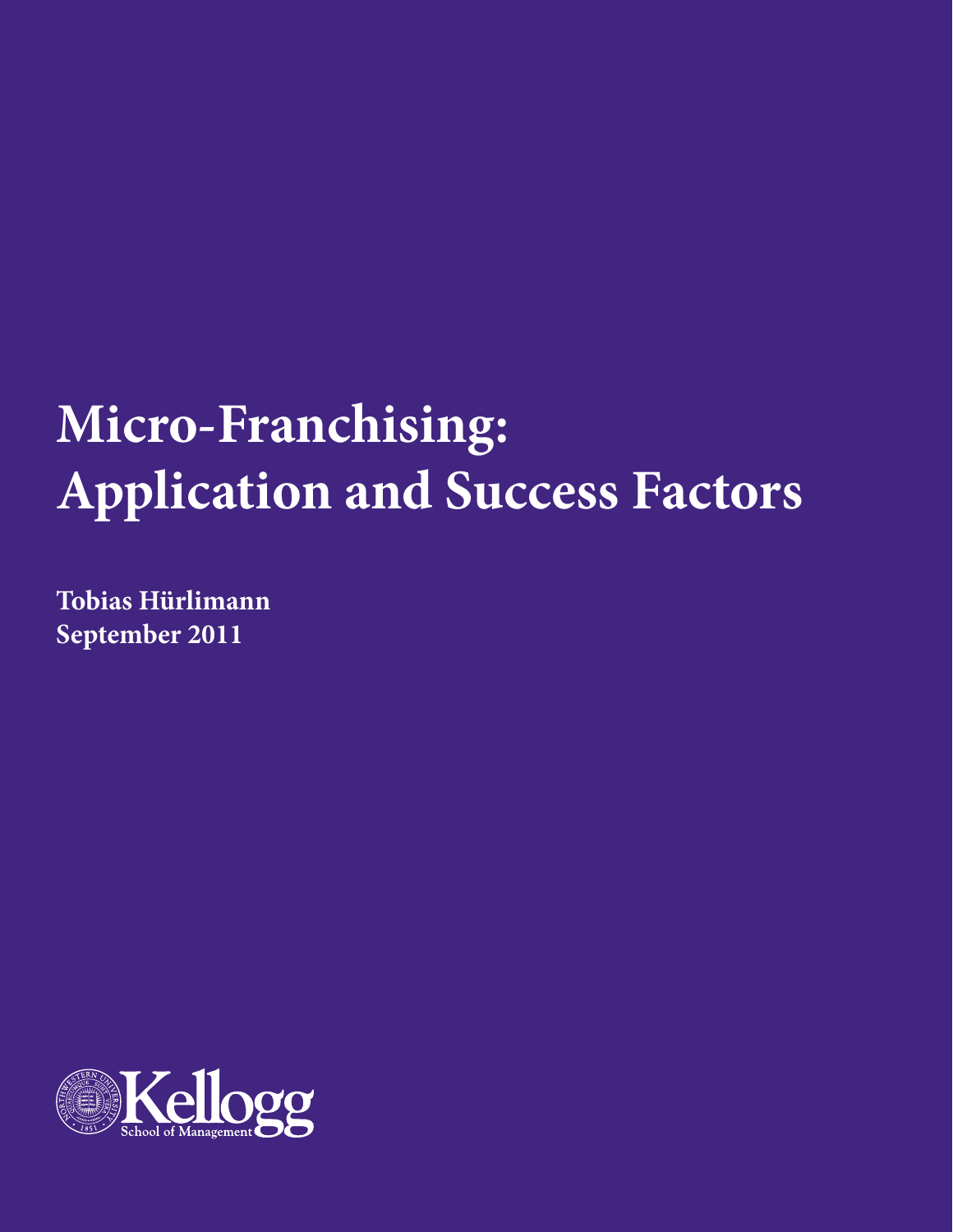# **Contents**

| $2^{\circ}$    |  |  |  |
|----------------|--|--|--|
| 3 <sup>7</sup> |  |  |  |
| $\overline{4}$ |  |  |  |
| 5 <sup>5</sup> |  |  |  |
|                |  |  |  |
| 7 <sup>7</sup> |  |  |  |
|                |  |  |  |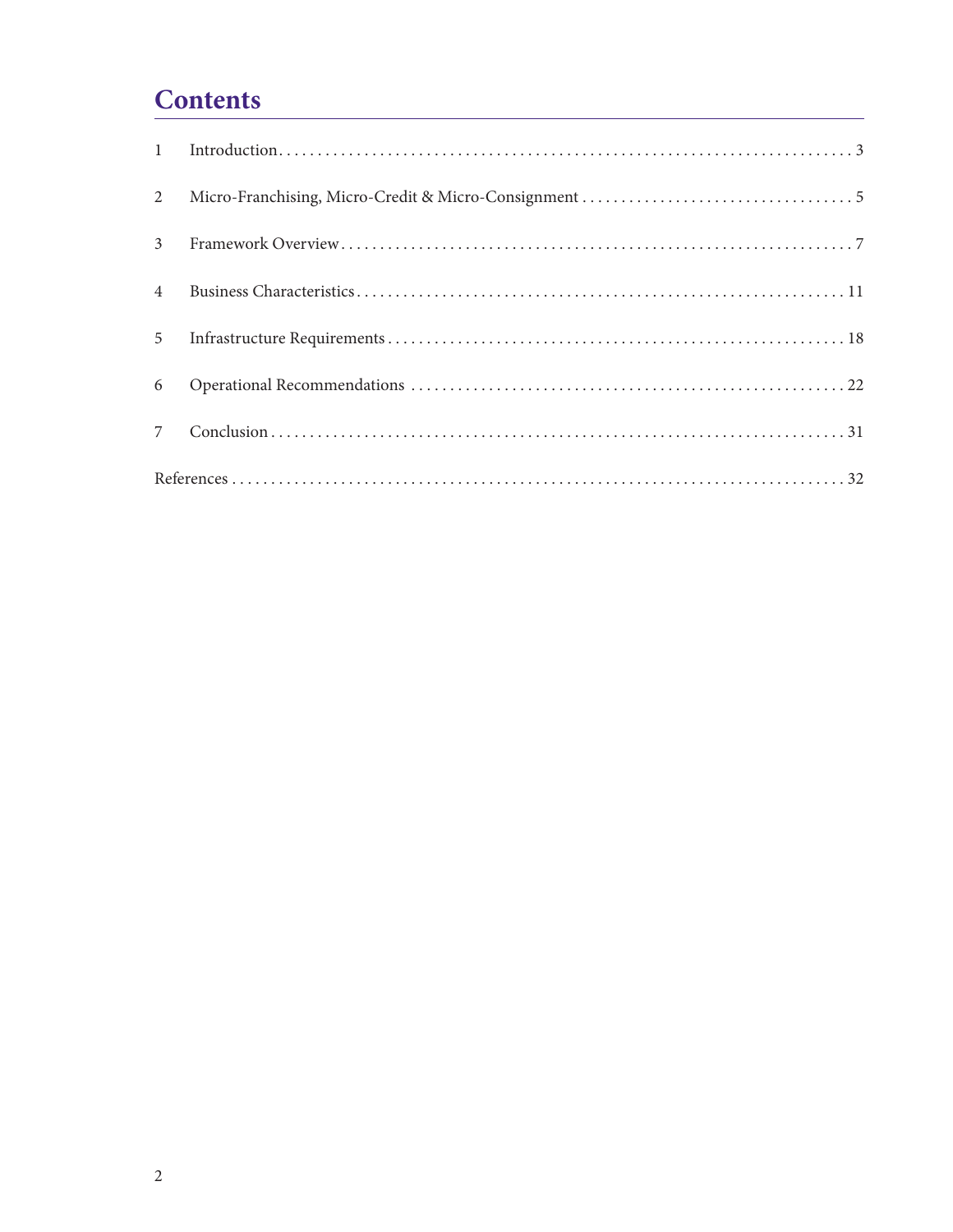# <span id="page-2-0"></span>**1 Introduction**

In 2005, about 1,372 million people lived on less than US \$ 1.25 a day [\[1\].](#page-31-1) While extreme poverty has gone down in the last decades, it is still a very serious problem in many parts of the world. Although many methods have been tried to lift people out of poverty, no one "silver bullet" has been found so far. Especially in Sub-Saharan Africa, East Asia and South Asia, where 95% of the extreme poor live, chances for the majority of the poor, most of which live in rural areas, to escape poverty are still slim. These regions are characterized by low access to most modern institutions: Bad roads and other public infrastructure, lack of human capital due to lack off access to higher education, generally low standard of living, often high level of gender inequality, to name just a few…

There is evidence that entrepreneurship is one of the key factors for economic development and, hence, for lifting people out of poverty [\[2\].](#page-31-2) One of the more recent tools to foster entrepreneurship is **Micro-Franchising**. The term micro-franchising refers to a business model where a micro-entrepreneur, the micro-franchisee, takes over all customer-facing activities in selling a product or service while most important non-customer-facing activities—manufacturing of a product or back-end services—are provided by a large enterprise, the franchisor<sup>1</sup>. The idea is that the very low cost base of micro-entrepreneurs allows them to operate profitably in markets in which traditional sales channels of the franchisor cannot operate profitably due to high fixed costs. Some examples for micro-franchising businesses that we will come back in more detail later include:

- 9,000 micro-entrepreneurs in Bangladesh, El Salvador, India and South Africa diagnose minor eyesight problems and sell affordable reading glasses to rural communities that would otherwise have no access to optometrist services and eye correction devices [\[3\]](#page-31-3). Basic training in optometry and glasses are provided by VisionSpring, a social enterprise that acts as the franchisor [\[4\].](#page-31-4)
- In Ghana, micro-entrepreneurs sell dairy, ice cream and milk drinks in poor areas on a bicycle. These dairy products are produced by Fan Milk Ltd., a corporation with a strong social mission. Fan Milk also provides bicycles, deep freezers, coolers, as well as credit facilities and on-the-job training to the micro-entrepreneurs that act as its sales agents [\[5\].](#page-31-5)
- In Assam, the largest of India's poor and predominantly rural northeastern states, micro-entrepreneurs equipped with a netbook, wireless internet access and a fingerprint scanner provide basic banking services to villagers, who would otherwise need to travel for hours to the next bank branch. Drishtee, a social enterprise, trains the entrepreneurs, provides the equipment and the processes in cooperation with a large Indian bank [\[6\].](#page-31-6)
- More than 45,000 women throughout India sell Hindustan Lever's soaps and shampoo in their local villages in a franchise-like model named "Project Shakti". Hindustan Lever, Unilever's Indian subsidiary, provides training in selling, commerce and accounting to empower these women to become micro-entrepreneurs [\[7\]](#page-31-7).

As the name suggests, the concept of micro-franchising is very similar to traditional franchising, where a proven business model is replicated under a common brand using well-defined processes in multiple independent outlets. Although the outlets are independently owned and run, the franchisor retains control over brand, product offering, supply chain and processes of the franchising system. The advantage of traditional franchising is that, on the one hand, a company can replicate its successful business model in other locations without large capital expenditures, while, on the other hand, entrepreneurs can utilize a proven business model by licensing it. Both sides profit from the fact that a franchise system retains most ownership incentives for the franchisee, thereby reducing agency concerns for both sides.

<sup>1</sup> We intentionally restrict the definition of micro-franchising to customer-facing activities and to developing countries , since we think that this kind of micro-franchising generally will be most typically.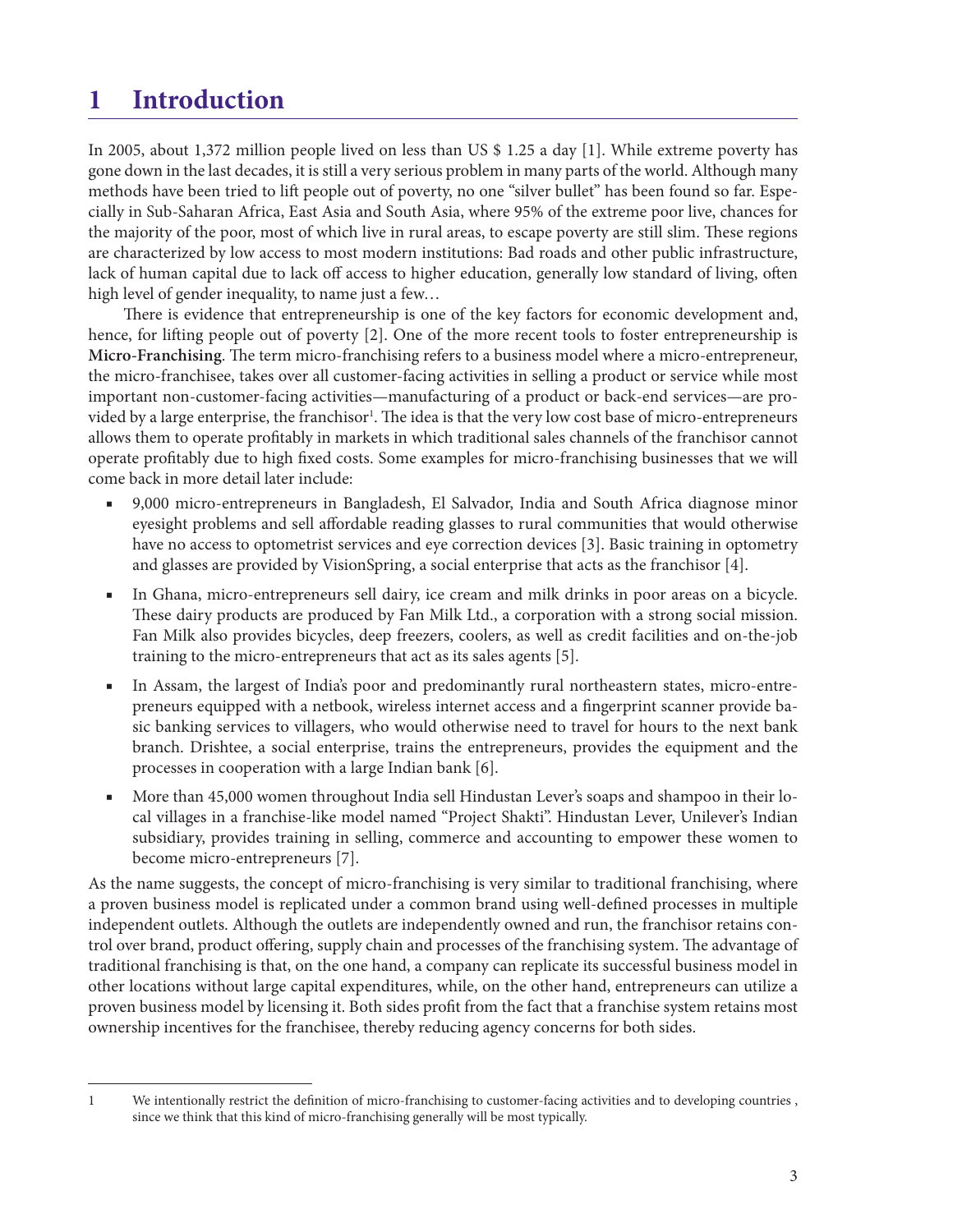Micro-franchising generally shares all these characteristics, but also serves two additional purposes that traditional franchising concepts lack. First, it gives large enterprises access to markets that they would not be able to tap into themselves due to their cost structure. In traditional franchising, franchisors usually could in theory easily set up and operate franchises profitably on their own as well. The fact that they choose a franchising model is not necessarily driven by their inability to operate profitably in some markets, but rather a management decision about core competencies or capital expenditure requirements. Second, micro-franchising provide employment and entrepreneurship opportunities to underprivileged people, mainly in developing countries. Traditional franchising lacks this social purpose.

#### **Success of Micro-Franchising Business Models**

While micro-franchising has been around for more than a decade and despite the fact that it got some press coverage in recent years, remarkably little quantitative research on the success of micro-franchising business models has been published so far. As one of the few exceptions, L. J. Christensen et al. did a quantitative comparison of micro-franchises of Fan Milk (mentioned above) to direct "standalone" competitors [\[8\]](#page-31-8).

The results are encouraging. Compared to standalone dairy businesses, Fan Milk's micro-franchisees had significantly lower start-up costs and an incredibly low start-up capital recovery time of less than seven weeks. Most importantly, micro-franchisees worked harder (more hours) and ended up with significantly higher savings and lower debt than their standalone competitors, while at the same time being younger and less educated. While this is only some first evidence, it suggests that micro-franchising can actually help people with low education get out of poverty easier than more traditional business approaches.

## **About this Paper**

In this paper, we present a framework that organizations thinking about starting micro-franchising can use to:

- Assess micro-franchising opportunities in developing countries,
- Determine what infrastructure and services need to be provided, and
- What the key success factors in operating a micro-franchising business are.

We will start by comparing and contrasting micro-franchising to other poverty alleviation concepts like micro-credit and micro-consignment. We will then give an overview of the framework, followed by a more detailed discussion of each element of the framework.

The author of this paper worked ten weeks at Drishtee, an Indian social enterprise that specialized on micro-franchising. This paper summarizes our experiences while working for Drishtee in a consultinglike role, our learnings from interviews with Drishtee's management, franchisees and other entrepreneurs as well as our findings from secondary research. It is in no way meant to be a complete or definitive guide to micro-franchising. For example, we will focus our discussions on micro-franchising of the customerfacing part of the value chain in rural areas. For further discussions and additional case examples, we would like to point the reader to the great publications by  $D$ . LEHR [\[3\]](#page-31-3) and J. FAIRBOURNE [\[9\]](#page-31-9).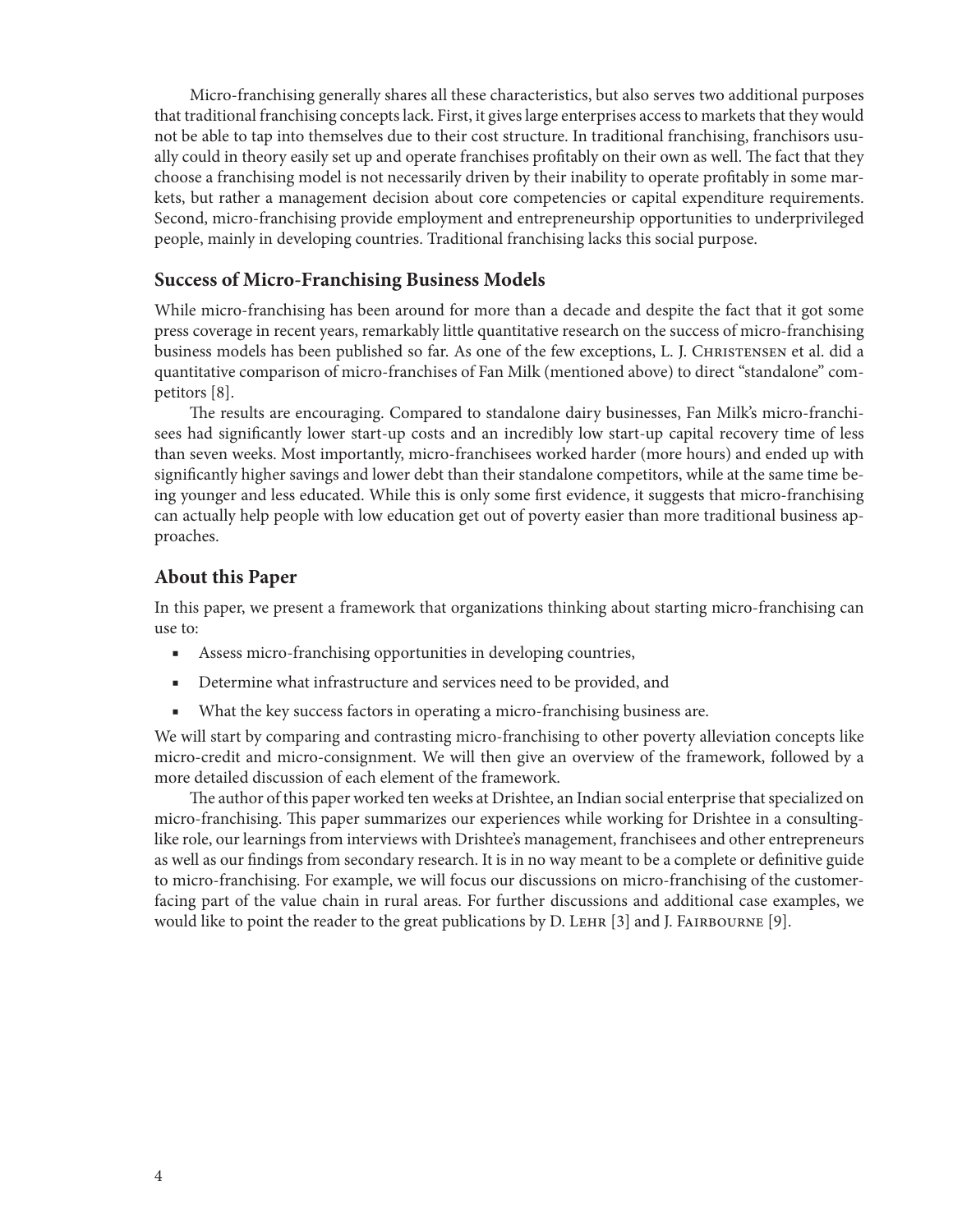# <span id="page-4-0"></span>**2 Micro-Franchising, Micro-Credit & Micro-Consignment**

In the last decade, multiple related concepts to foster entrepreneurship in rural areas have been developed. Some also received press in Western countries. At least since Muhammad Yunus and his Grameen Bank won the Nobel Peace Prize in 2006 [\[10\],](#page-31-10) micro-credit has become well-known in the Western world. But what are the differences between the different concepts and where does micro-franchising fit in?

Let us consider four concepts for poverty alleviation: Micro-credit, micro-franchising, micro-consignment and simple donations. Micro-credit is the provision of small loans to poor individuals that want to use that capital to launch their own small enterprise. Micro-consignment is similar to microfranchising except for one important difference: There is no requirement for upfront capital expenditures or working capital investment on the micro-entrepreneur's side. Instead, working capital in form of goods is initially provided by the franchisor, which the entrepreneur can use to generate his or her first revenue. Proceeds from the first business are then used to buy more products from the franchisor. Micro-credit, micro-franchising and micro-consignment are instruments to empower poor people to start their own business. In contrast, the purpose of donations is to ensure the survival of people, not necessarily to let them start their own business.

Those four concepts differ with respect to the risk for the entrepreneur and with respect to whether they come with a business model. [Figure 1](#page-4-1) summarizes these differences. On the high-end scale of risk for the entrepreneur lies micro-credit, where the entrepreneur is free to invest the money from the credit into whatever business he wants to pursue. The provider of micro-credit usually does not propose a business model and does not provide any infrastructure that the entrepreneur can leverage, but only capital. Therefore, the ability to repay will depend on the entrepreneurial ability of the borrower alone. In the worst case, if the enterprise fails, the entrepreneur will end up owing a considerable amount of money. Micro-franchising is a bit less risky for the entrepreneur as the micro-franchisor not only provides capital (or ways to raise capital), but also a proven business model and infrastructure for that business. The risk of failure and losing the capital is, therefore, lowered compared to micro-credit as the risk of selecting an unsustainable business model is largely mitigated through the franchising concept. Micro-consignment further decreases the risk for the entrepreneur as no or only very little initial investment and capital is required. In that concept, the franchisor bears the lion's share of the risk, as he provides working capital



<span id="page-4-1"></span>Figure 1: Comparison of donation, micro-consignment, micro-franchising and micro-credit models. The four models mainly differ in terms of the risk for the entrepreneur and in whether the concepts are tied to a business model. This table is adapted from[\[11\].](#page-31-11)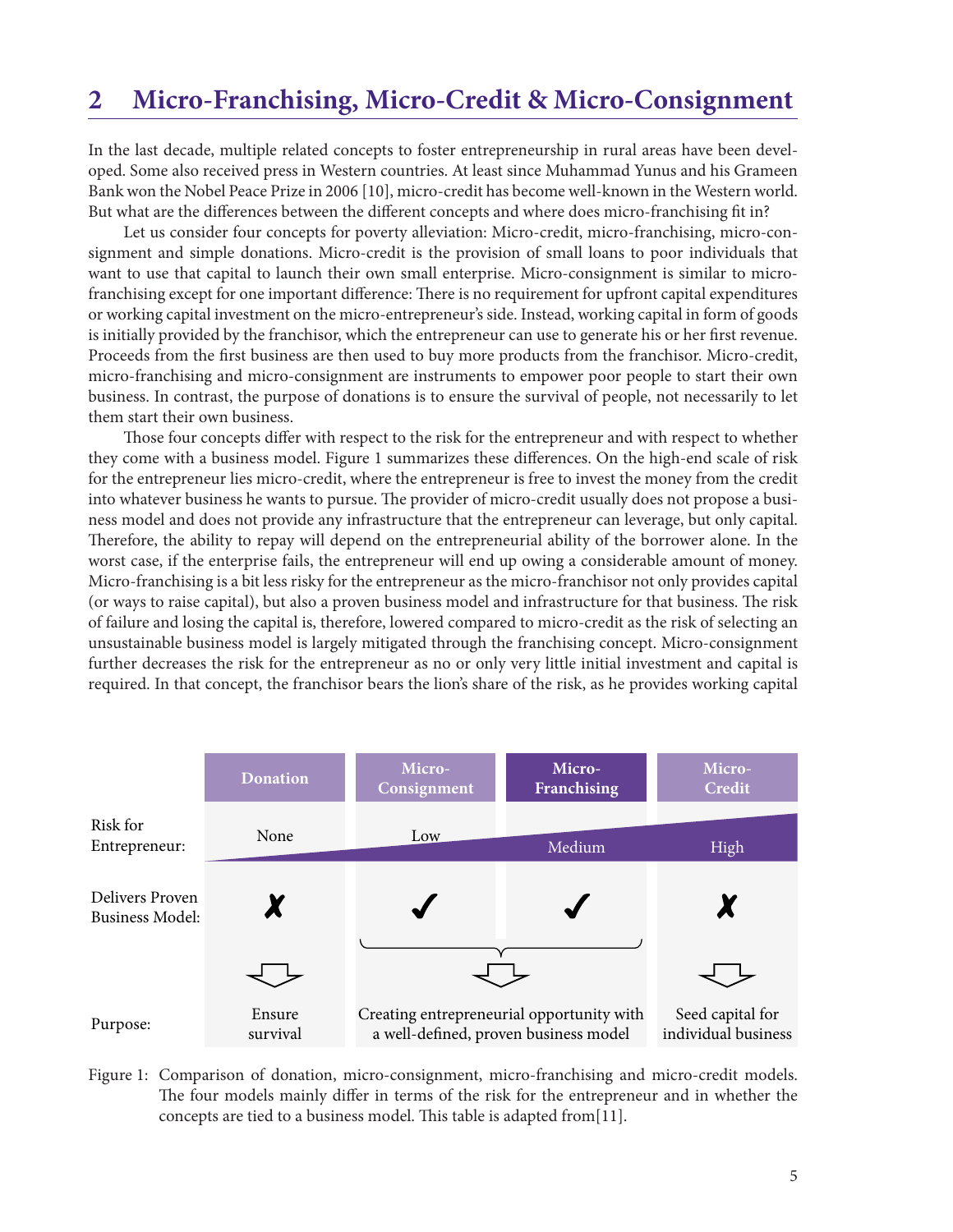to the micro-entrepreneur for free. Finally, donations are, of course, completely risk-free for the entrepreneur.

We see that micro-franchising is a concept that differs from micro-credit in that it mainly provides a proven and successful business model for replication, rather than just start-up capital. This reduces the risk for potential micro-entrepreneurs considerably, thereby also lowering the entry barriers to becoming an entrepreneur.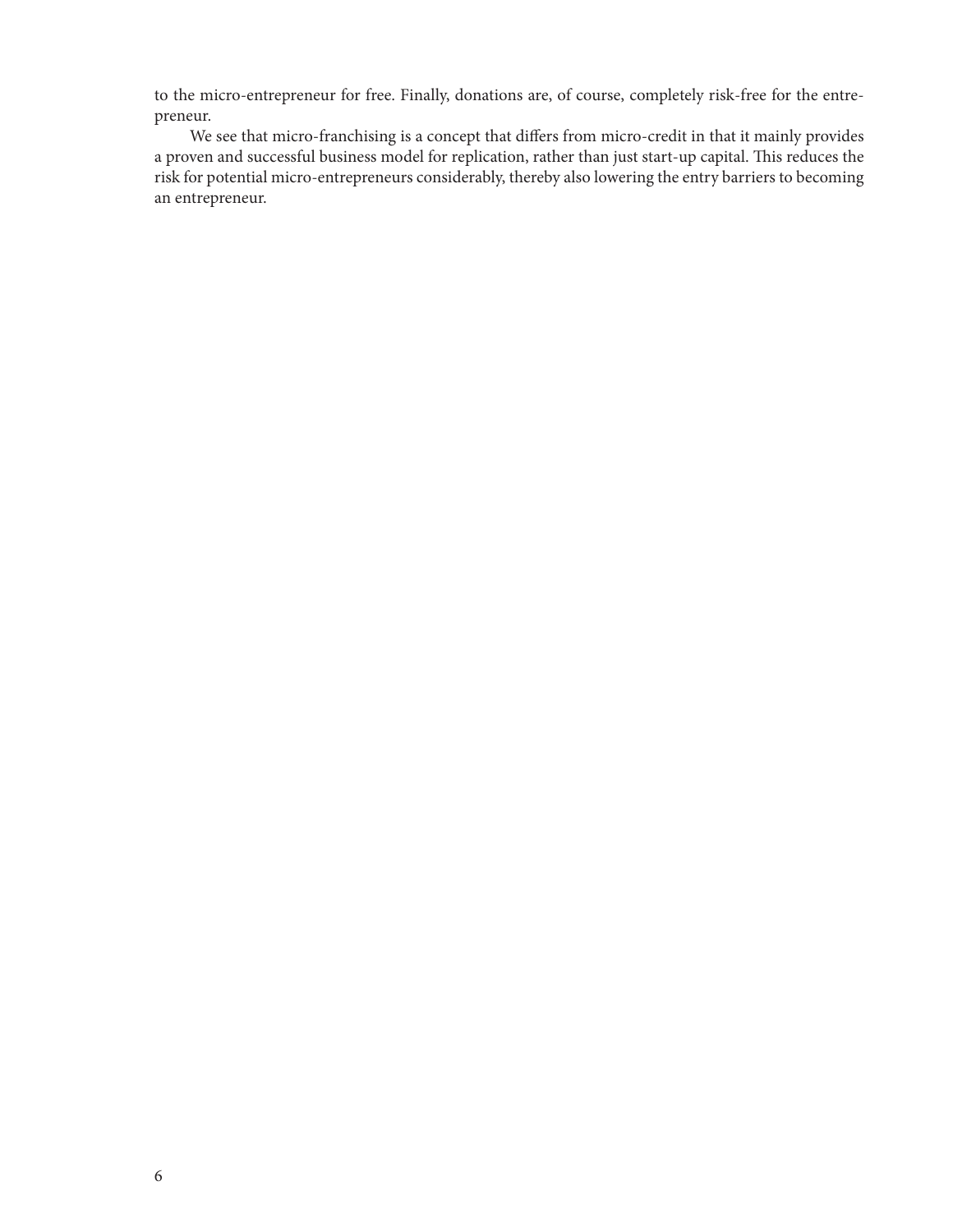# <span id="page-6-0"></span>**3 Framework Overview**

[Figure 2](#page-6-1) shows the micro-franchising framework we will discuss in this paper. The three basic questions that we will deal with, and along which the framework is laid out, are:

- What are the characteristics of a business for which micro-franchising is a suitable sales channel? (**→ Business Characteristics**)
- What kind of infrastructure and what kind of services does the franchisor need to provide to franchisees? (**→ Infrastructure Requirements**)
- What are the key success factors to operating the micro-franchising business in a sustainable way for both the franchisor and the franchisee? (**→ Operational Recommendations**)

In the following, we will briefly outline these characteristics, requirements and recommendations before we discuss them in more detail along with examples in the next chapter.



<span id="page-6-1"></span>Figure 2: The Micro-Franchising Framework discussed in this paper. First, a suitable business model needs to be selected (purple). Second, the necessary infrastructure must to be provided (red). Finally, several key success factors for operating the micro-franchising system sustainably have been identified (green).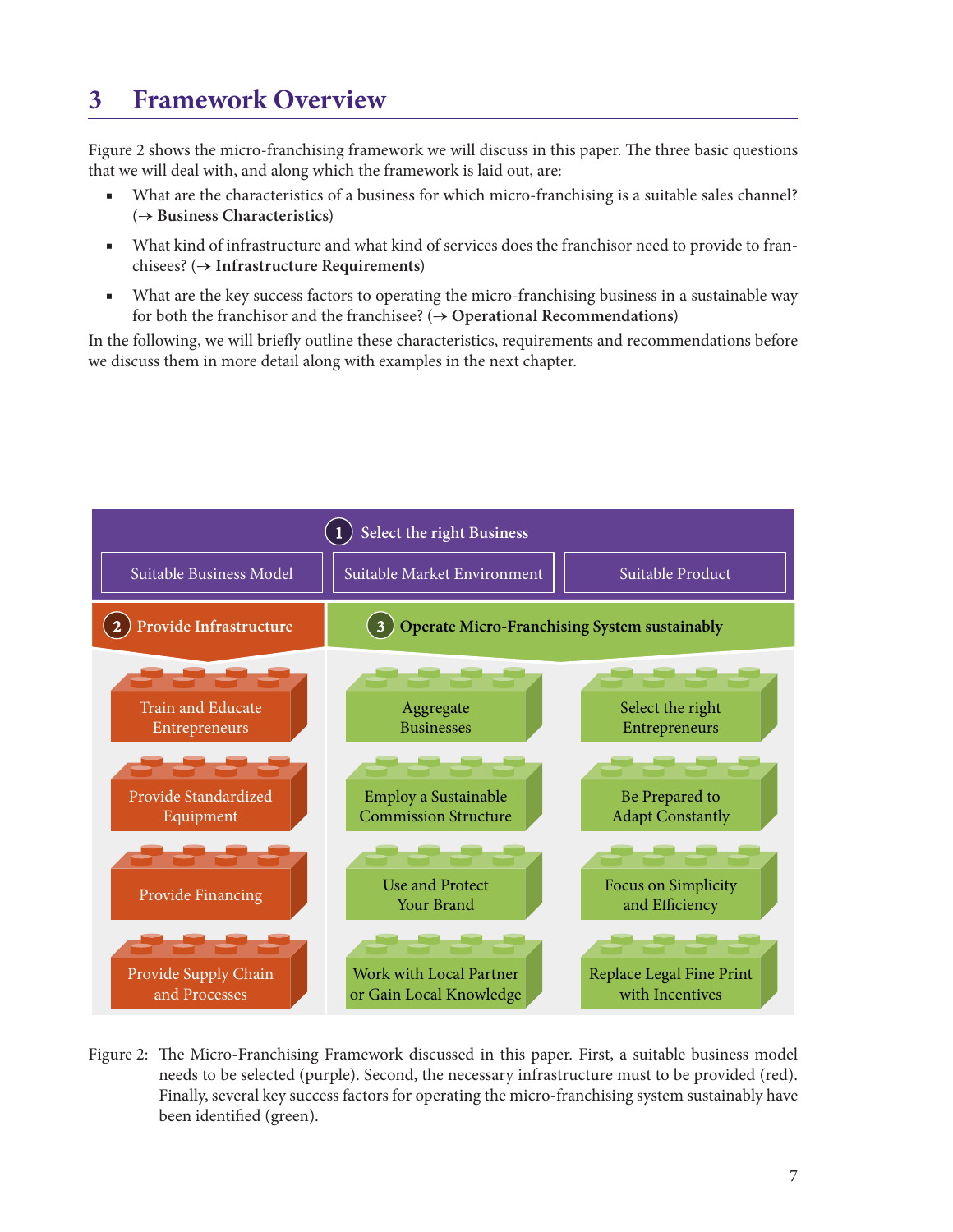## **Overview of Business Characteristics**

In order to determine whether a business would be suitable for micro-franchising, we have identified several criteria in three categories: business model characteristics, markets characteristics and characteristics of the products or services offered.

- Select the right business model: Typical candidates for micro-franchising are business models with high capital and/or operational expenditures upstream in their value chain, but low CapEx and OpEx requirements in customer-facing downstream value chain steps. Furthermore, the two value chain steps need to be separable, so that a micro-entrepreneur can take over the customerfacing activities while building upon the back-end infrastructure provided.
- **Work in the right markets**: Micro-franchising works best for markets having an access problem for the product or service in question. This means that the alternative to using the micro-franchise product or service should be sufficiently inferior or more expensive. This is usually the case only in rural areas with low population density and low income.
- **Sell suitable products/services**: Products and services that can be sold via micro-franchising must be highly standardized and as simple to explain, sell and use. Demand for the product or service must be recurring and, of course, sufficiently strong. Furthermore, the product must be priced competitively to attract customers. Finally, the achievable margin must be large enough to motivate the micro-entrepreneur.

## **Overview of Infrastructure Requirements**

Once a suitable business for micro-franchising has been identified, a potential micro-franchisor needs to set up and provide the following infrastructure and services:

- **Train and educate entrepreneurs**: In order to allow new franchisees, many of whom have never run a business before, to manage their new business efficiently, training and education is critical. The entrepreneurs need to be educated about the products and services that they are supposed to sell, how to sell them and what commission or margin they earn on them. Furthermore, they need to be trained in how to operate their equipment, how the supply chain processes work and how to use the franchisor's process interfaces.
- **Provide standardized equipment**: As the micro-franchising can only be successful if product and processes are highly standardized, all micro-entrepreneurs should be equipped with the same standardized equipment that integrates well into the standardized processes that are provided.
- **Provide financing**: Most potential micro-franchisees do not have sufficient financial resources to afford even the small capital expenditures that a micro-franchise requires. Therefore, the franchisor must provide either micro-financing or some sort of a micro-consignment system.
- **Provide supply chain and processes**: As the capacity of the micro-entrepreneurs will be limited to running their own small shop or kiosk, all back-end activities including the supply chain must be provided by the franchisor. If physical goods are being traded, the franchisor must provide an efficient distribution network that regularly delivers directly to the entrepreneur's doorstep. If it is a services-business, the franchisor must provide an simple and efficient standardized interface that the franchisee can use for transactions/service delivery.

## **Overview of Operational Recommendations**

Finally, there are several aspects that we have come across as typical success factors for micro-franchising enterprises. While none of these aspects is a must-have in all cases, considering these points is generally advisable.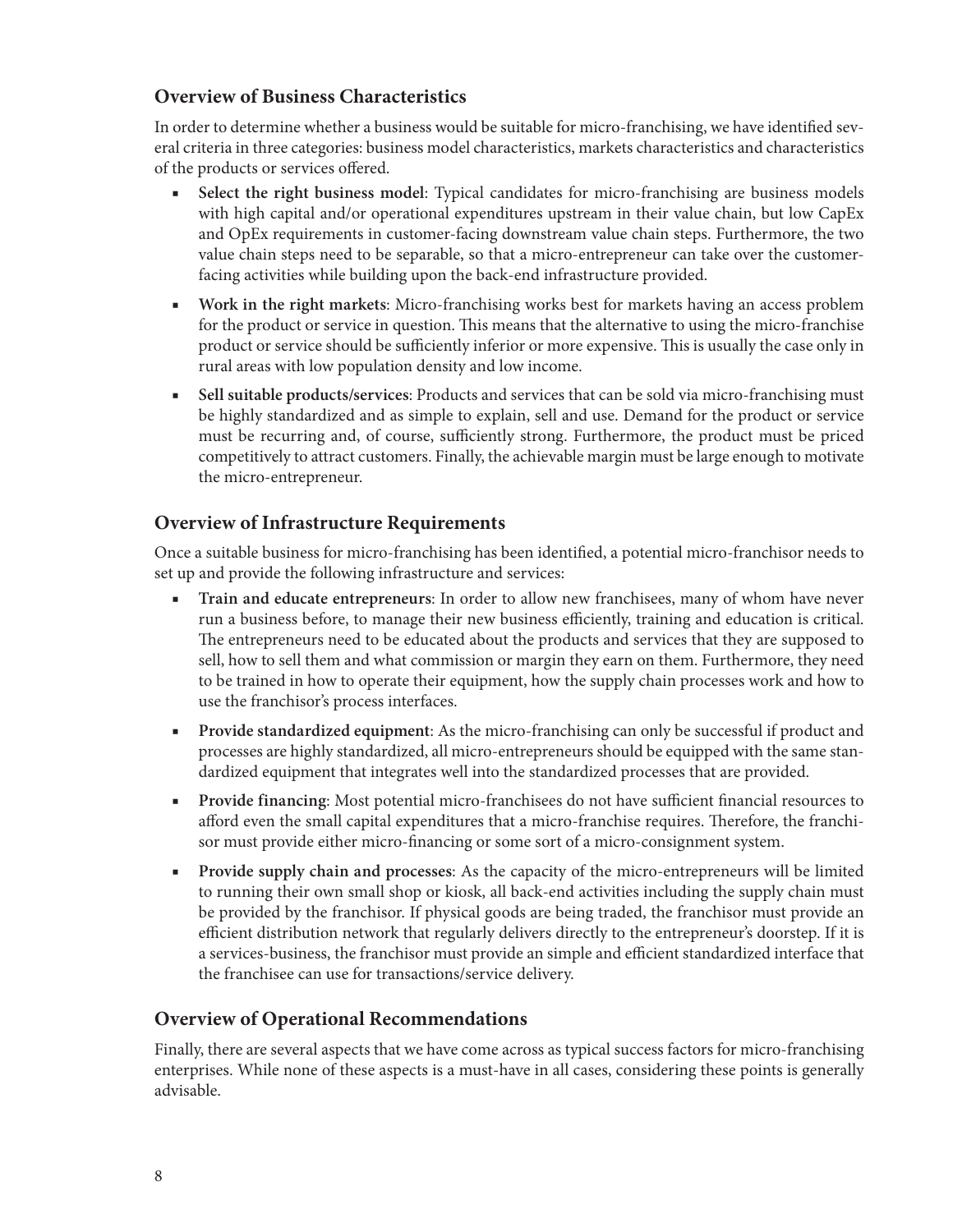- Aggregate businesses: Some of the micro-franchising businesses do not generate enough revenue to sustain the micro-entrepreneur's business and his family. As a workaround, a franchisee can run multiple micro-franchise businesses at the same time to ensure a higher total revenue stream. This can be done best by employing an intermediary (an "aggregator") between the micro-franchisor and the franchisee that aggregates the interfaces/processes of multiple micro-franchising businesses for both sides. Franchisors may increase their franchisee base by employing an intermediary who provides access to many more micro-entrepreneurs than the franchisor could attract to a micro-franchising ecosystem with only his company's offerings. And micro-entrepreneurs gain access to multiple micro-franchise business models that are provided by a single company with a common set of processes and interfaces.
- **Employ a sustainable commission structure:** The commission structure (for services) or the margin for the franchisee (for physical goods) must allow the micro-entrepreneur to cover OpEx, loan payments and sustain his or her family. Besides being high enough, earned revenue should be paid to the franchisee in a timely manner. Furthermore, the revenue stream must be quasi-continuous. It does not help if the franchisee is paid a huge lump sum one year after the business. Finally, a sustainable commission structure provides a good balance between high revenues from initial customer acquisition and recurring commissions from usage-based feed. The goal is to motivate the franchisee in the beginning, allows him or her to repay any loans and at the same time to guarantee a sustainable long-time revenue stream.
- Use and protect your brand: As many entrepreneurs start up with little experience, brands may help to overcome initial lack of trust in the new business. Therefore, the success of new franchisees depends partly on the franchisor's brand awareness and the credibility of the brand. This also makes the introduction of remote quality control mechanisms recommendable. Since the franchisor rarely sees the "end product" at the customer-facing side, it is difficult to recognize defects and low quality service. If quality controls are insufficient, the franchisor could permanently ruin its reputation among a group of potential future customers if it allows its franchisees to deliver low quality output for an extended time.
- Work with a local partner or gain local knowledge: Establishing a new micro-franchise in remote areas often requires buy-in from more stakeholders than just the entrepreneur. In many cases, stakeholders from the whole village need to be involved and convinced to make the new franchise a success. This is especially true when the micro-entrepreneur comes from a low social class or a social group that is not usually running a business (e.g. women). These cases make local presence and local knowledge a key success factor for the franchisor. Furthermore, regulation may differ significantly between countries and states, even between villages, which often prevents exact replication of business models in other regions and makes further changes necessary. Again, local knowledge is essential for understanding and mitigating these differences.
- Select the right entrepreneurs: Not all villagers make equally good entrepreneurs. As there does not seem to be an individual social group that consistently produces good micro-entrepreneurs, franchisors must be careful and diligent in selecting entrepreneurs. Good candidates must have passion for the business, as opposed to people who only want to become entrepreneurs to gain a higher social status. Furthermore, they must be able to create the market for their product or service. Experience has shown that people from a medium income group often fulfill these criteria best.
- Be prepared to adapt constantly: Few micro-franchising businesses will work perfectly from the start, even if the concept is well-developed. As the environment in developing countries is unpredictable and may change quickly, the micro-franchisor must be ready to constantly adapt the system and processes to match unforeseen conditions. A trial-and-error approach is key.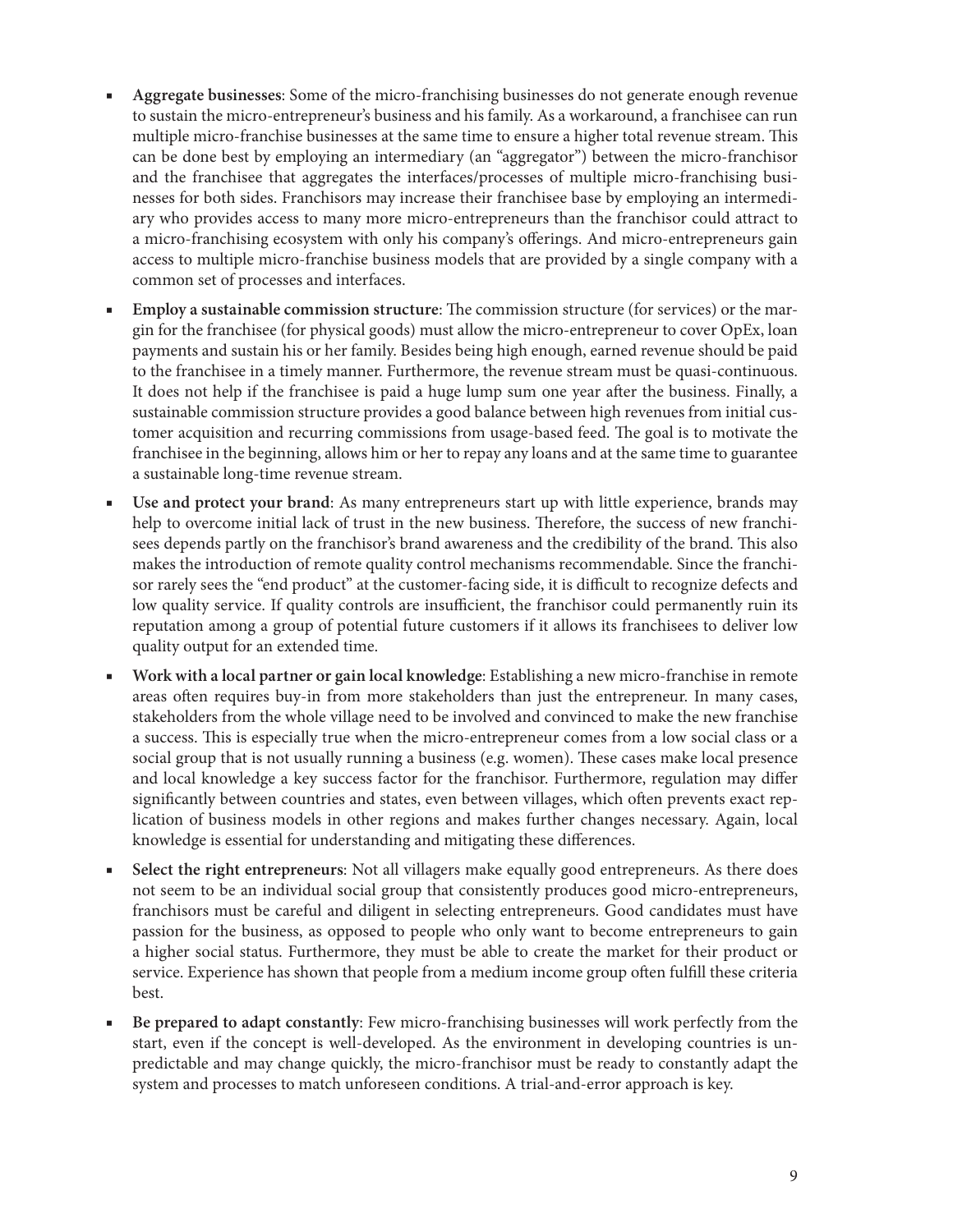- **Focus on simplicity and efficiency**: Complex business models or processes have no chance in a micro-franchising environment. Their need for extensive training is prohibitive for a business that requires low setup costs and fast return. Therefore, any changes to the business or its operations should be evaluated in terms of how simple they are. Furthermore, franchisors sometimes deprioritize efficiency in favor of fast franchise growth. As a consequence, an explicit focus must given to operational improvements once the micro-franchising system has grown beyond its initial stage.
- **Replace legal fine print with incentives**: Aligning the interests of business partners to elicit a certain behavior is always preferable over legally enforcing the same behavior via contracts. This general business rule is even more true for micro-franchising partnerships due to two reasons. First, contracts are often hard to enforce in remote areas of developing countries. Second, franchisees may see fine print in legal documents as a sign of mistrust and/or do not understand them. Therefore, incentivizing micro-entrepreneurs, and educating them about the incentives, is usually the best method to ensure cooperative behavior.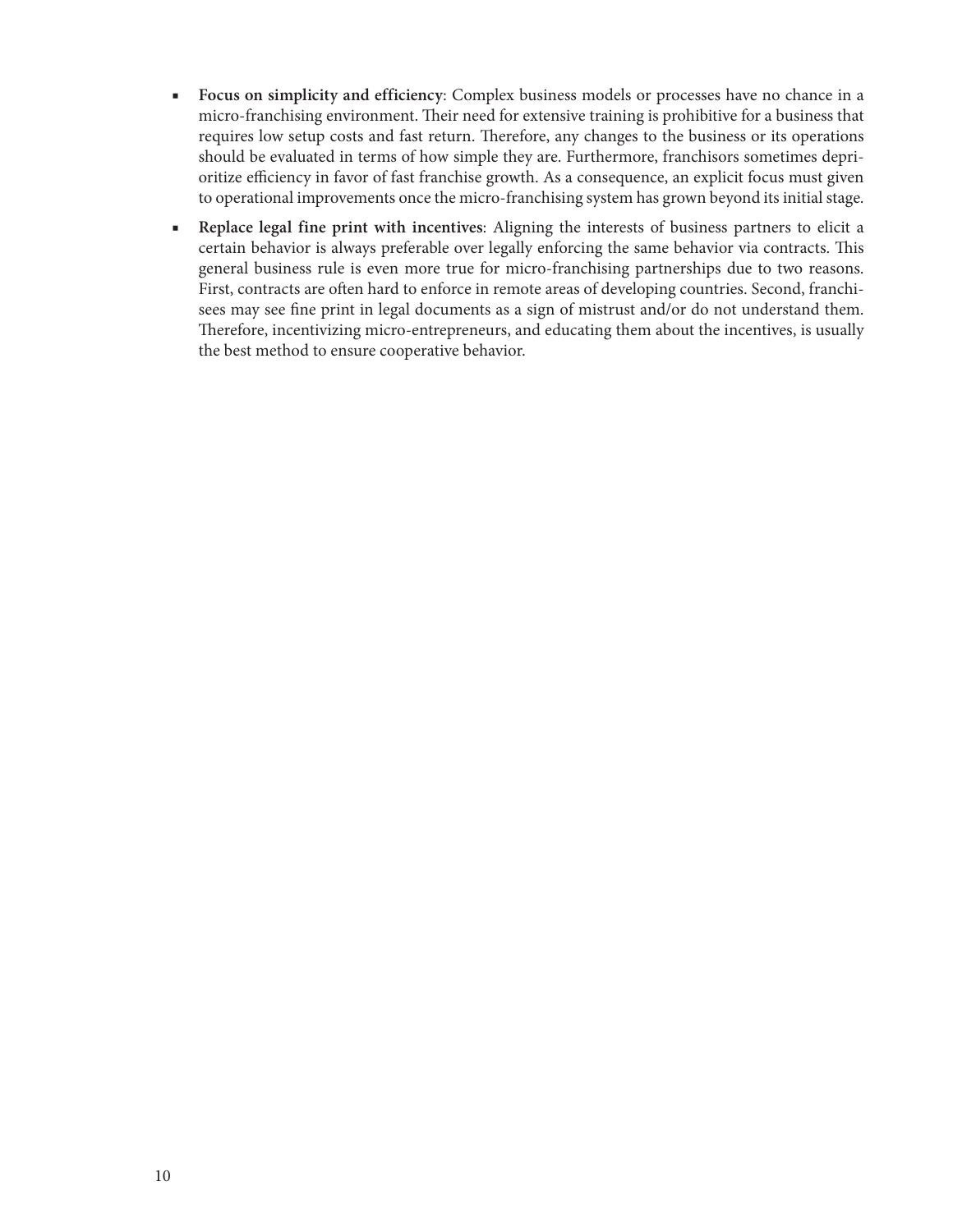# <span id="page-10-0"></span>**4 Business Characteristics**

Let us now have a second, closer look at the characteristics of businesses suitable for micro-franchising. In considering which businesses might work well, we first look at the value chain to determine suitable business models and parts of the value chain. Then we discuss in which market environments the concept of micro-franchising works best. Finally, we investigate which products and services work well for microfranchising.

It is important to note that all the characteristics listed below need to be in place to qualify a business for micro-franchising. It does not help if, for instance, the business model would in general work, but if there is no market environment that has the right characteristics.

#### **Characteristics of Suitable Business Models**

Similar to traditional franchising, micro-entrepreneurs in micro-franchising take over a part of the value chain of a larger enterprise. In general, that part can located anywhere in the value chain. There are examples of micro-franchises where the franchisee takes over parts at the beginning of the value chain ("upstream"), in the middle, or the customer-facing parts at the end ("downstream"). J. Fairbourne et al. have identified 14 different business models that can be applied for micro-franchising [\[9\].](#page-31-9) The box on [page 12](#page-11-0) gives an overview of these business models and their position in the value chain<sup>2</sup>.

However, in this paper we will focus mostly on micro-franchises that operate the customer-facing part of the value chain. The reason for this is that we think that the advantages of micro-franchising are strongest for that kind of franchise format. First, the customer-facing part of a value chain is usually the one that the franchisor cannot serve profitably in certain regions due to its high cost structure. So by employing micro-entrepreneurs, the large enterprise is actually able to extend its market reach. This may not necessarily be the case for "franchising out" non-customer facing steps like raw material production or manufacturing. Second, running a customer-facing business generally increases the social status of the micro-entrepreneur in its community, which should be a main goal of micro-franchising. If there are no customer-facing activities, other community members may perceive the micro-entrepreneur as an employee of the franchisor rather than as an independent business man. This is the reason, why we focus our further discussion on customer-facing micro-franchise models like those of a sales agent, a local promoter, a financial inclusion franchisee or a field service technician (see box on [page 12\)](#page-11-0). However, many of the issues we will discuss also apply for non-customer-facing franchising systems.

[Figure 3](#page-14-0) illustrates the generic requirements on the value chain for a customer-facing micro-franchising business model. Customer-facing franchising makes most sense when three criteria are fulfilled. First, the required capital expenditures (CapEx) to set up the non-customer-facing value chain parts, or the respective operational expenditures (OpEx) to run them, are high, such that a micro-entrepreneur (or any of his potential competitors in his market) could never afford them. Second, the customer-facing part must be separable from the non-customer-facing part in the sense that it is actually possible to have the customer-facing activities done by someone else than the producer. Third, CapEx and OpEx for the customer-facing activities in the considered market environment must be considerably lower for a microentrepreneur compared to the costs for the franchisor to enter that market with a traditional approach.

Let us illustrate these three rather generic principles by looking at an example. The State Bank of India (SBI), one of India's largest banks, operates a financial inclusion micro-franchising system, in which micro-entrepreneurs provide basic banking services to poor people in rural areas<sup>3</sup>. Micro-entrepreneurs

<sup>2</sup> In fact, we think that five of the 14 business models are only minor variants of other business models, so we only present nine models that we think are actually distinct.

<sup>3</sup> SBI's micro-franchising ecosystem is actually run by independent social enterprises like Drishtee, which act as intermediaries and connect micro-entrepreneurs to SBI's interface. However, for this consideration that fact is not important. We will come back to the role of intermediary companies like Drishtee later when we talk about business aggregation as an operational recommendation.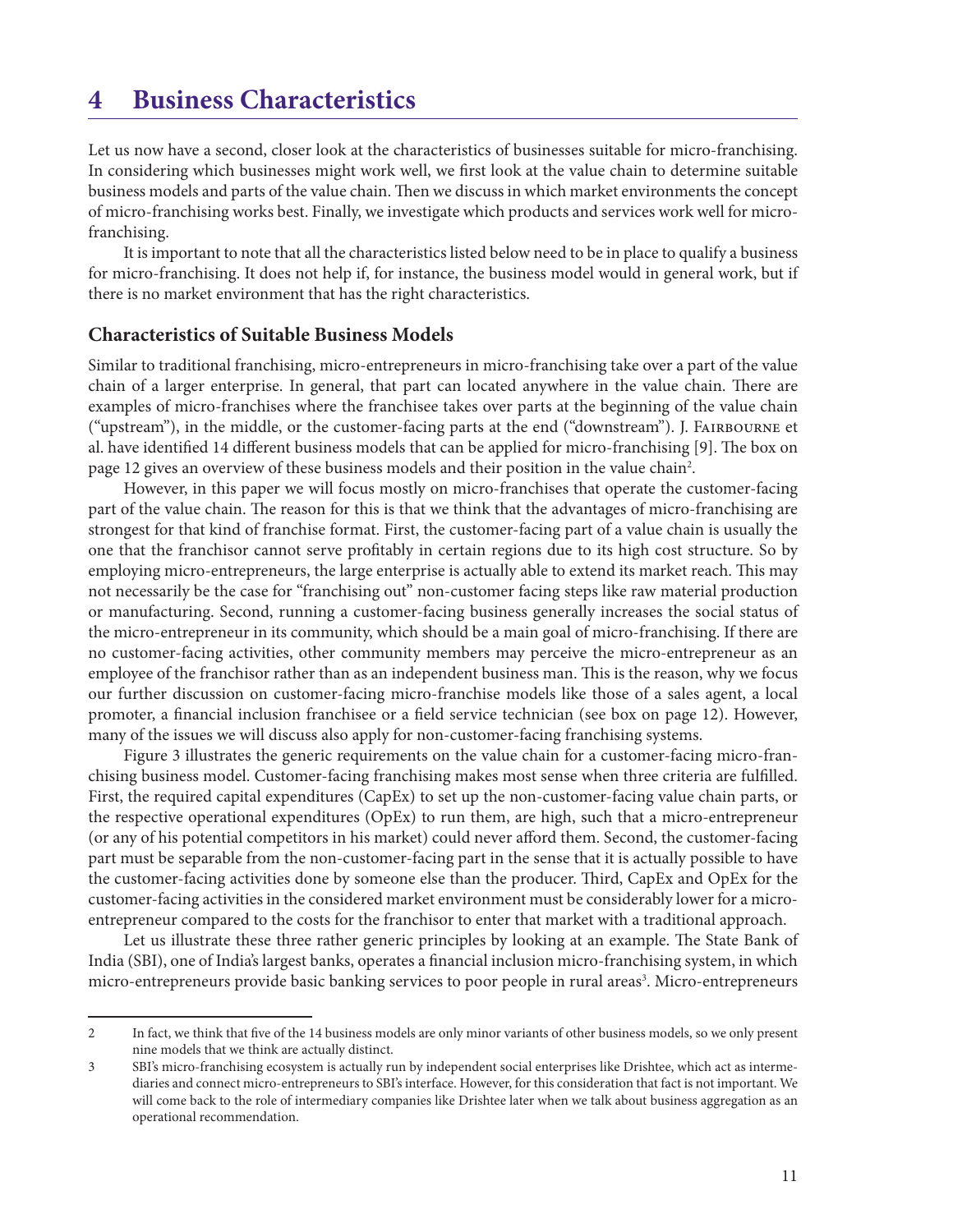|                                           | Non-customer facing activities<br>→ →                                                                                                                                                                                              |                                                                   | Customer-facing activities                                                                                                                                                           |  |
|-------------------------------------------|------------------------------------------------------------------------------------------------------------------------------------------------------------------------------------------------------------------------------------|-------------------------------------------------------------------|--------------------------------------------------------------------------------------------------------------------------------------------------------------------------------------|--|
| Raw materials                             | Production                                                                                                                                                                                                                         | Sales                                                             | <b>After Sales</b>                                                                                                                                                                   |  |
| Hunter,<br>Gatherer,<br>Farmer            | <b>General Product</b><br>Franchise<br>Kit Assembly<br>Owner Operator<br>Specialized<br><b>Equipment Operator</b>                                                                                                                  | Sales Agent<br>Local Promoter<br>Financial Inclusion<br>Franchise | Field Service<br>Technician                                                                                                                                                          |  |
| <b>Franchise Format</b>                   | Description                                                                                                                                                                                                                        |                                                                   | <b>Examples</b>                                                                                                                                                                      |  |
| • Hunter,<br>Gatherer,<br>Farmer          | • Franchisor guarantees purchase and • Unilever locally sources soy beans in<br>price for products that micro-entre-<br>preneurs hunt, gather or farm                                                                              | anteed price                                                      | Indonesia from farmers for a guar-                                                                                                                                                   |  |
|                                           | Franchisor also facilitates best-prac-<br>Ξ<br>tice sharing among the franchisees                                                                                                                                                  | other products                                                    | Fair trade networks for coffee and                                                                                                                                                   |  |
| General<br>П<br>٠<br>Product<br>Franchise | Franchisee<br>licenses<br>products or technology to local en-<br>trepreneurs                                                                                                                                                       | • Paper-to-Pearls lets                                            | franchisors' • Unilever's Annapurna Salt in Gha-<br>na: Production process for micro-<br>encapsulation of iodine in ordinary<br>salt licensed to local salt producers<br>women<br>in |  |
|                                           |                                                                                                                                                                                                                                    | Uganda<br>ern countries                                           | manufacture<br>necklaces<br>from paper and sells them in West-                                                                                                                       |  |
| ■ Kit Assembly                            | · Franchisor provides micro-entre- ·<br>preneurs with product kits that still<br>need to be assembled or finished                                                                                                                  |                                                                   | Arvind Mills Jeans in India: Local<br>tailors stitch custom-made jeans for<br>\$6 a piece from an assembly kit                                                                       |  |
| Owner<br>Operator                         | • Owners of machinery, cars, trucks •<br>or other equipment work as franchi-<br>sees under the franchisor's brand<br>• Ownership of the equipment usually<br>leads to improved performance and<br>better treatment by the operator | sor's brand                                                       | Some taxis or auto-rikshas in the<br>developing world are owned by the<br>driver but operate under a franchi-                                                                        |  |

# <span id="page-11-0"></span>**Micro-Franchising Business Model Samples along the Value Chain**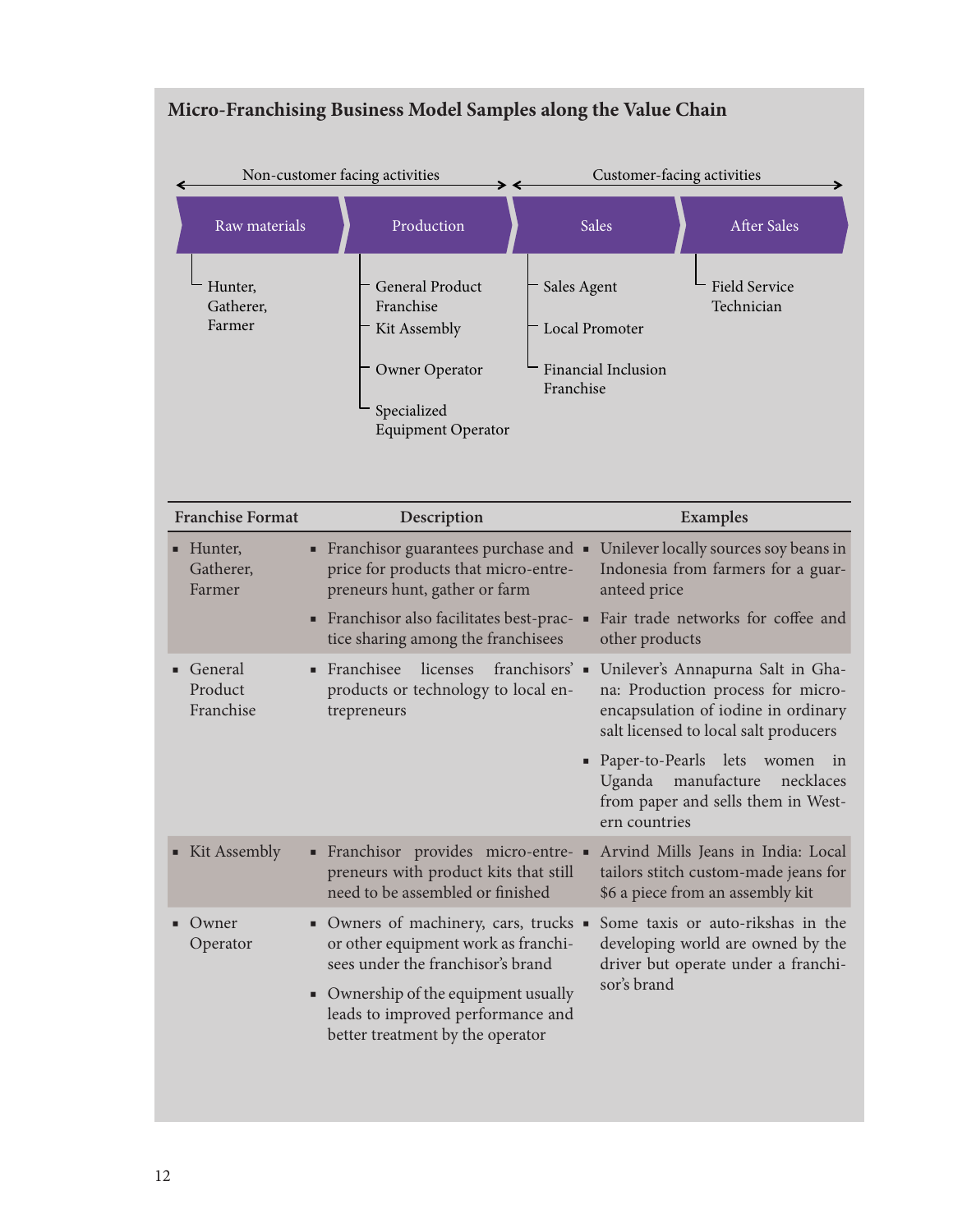| <b>Franchise Format</b>               | Description                                                                                                                                                                                                                                                                                                                                                                                                                                               | <b>Examples</b>                                                                                                                                                                                                                                                                                                                                                                                                                                                              |
|---------------------------------------|-----------------------------------------------------------------------------------------------------------------------------------------------------------------------------------------------------------------------------------------------------------------------------------------------------------------------------------------------------------------------------------------------------------------------------------------------------------|------------------------------------------------------------------------------------------------------------------------------------------------------------------------------------------------------------------------------------------------------------------------------------------------------------------------------------------------------------------------------------------------------------------------------------------------------------------------------|
| Specialized<br>Equipment<br>Operator  | • Franchise sells franchisees a special •<br>purpose equipment/tools that al-<br>lows them to start their enterprise<br>• Franchise runs supply chains for the<br>equipment or tools they are selling                                                                                                                                                                                                                                                     | Kick Start in Kenya sells simple, in-<br>expensive, but versatile irrigation<br>pumps to farmers that they can not<br>only use to irrigate their own land,<br>but also to provide the same service<br>to other farmers                                                                                                                                                                                                                                                       |
| • Sales Agent                         | ucts in their own premise                                                                                                                                                                                                                                                                                                                                                                                                                                 | · Franchisee sells franchisor's prod- · Hindustan Lever/Unilever Project<br>Shakti in India: Women sell hygiene<br>products in their own small kiosks<br>Fan Milk in Ghana: Entrepreneurs<br>equipped with a bike and a cooler<br>sell diary products in areas without<br>access to regular supermarkets                                                                                                                                                                     |
| $\blacksquare$ Local<br>Promoter      | • Micro-entrepreneurs organize and •<br>neighborhood<br>advice<br>self-help<br>groups with a purpose (e.g. to build<br>family homes), for which products<br>of the franchisor are required<br>• The promoters serve as trusted ad-<br>ministrators of funds used to buy<br>the franchisor's products or services<br>• This way, the self-help group can<br>profit from expert knowledge as well<br>as improved purchasing conditions<br>for their project | Cemex "Patrimonio Hoy" system in<br>Latin America: Poor construction<br>standards and leakage of material<br>like bricks or cement are a problem<br>for families slowly building their<br>homes. Local promoters organize<br>self-help groups, connect them to<br>local architects and help source ce-<br>ment just-in-time for their con-<br>struction. Money is collected from<br>group members into a fund, out of<br>which just-in-time cement deliver-<br>ies are paid. |
| · Financial<br>Inclusion<br>Franchise | • Micro-entrepreneurs run a one- •<br>man bank branch to provide access<br>to basic banking services (checking<br>account and other simple products)<br>to underserved people<br>Technological advances like inex-<br>٠<br>pensive netbooks, wireless inter-<br>net and the widespread availability<br>of cell-phones enable access to the<br>franchisor's banking interfaces                                                                             | Eko-Mobile in India: Entrepreneurs<br>provide banking services via cell-<br>phones at their kiosks<br>Drishtee kiosk banking in India: En-<br>trepreneurs with a netbook, biomet-<br>ric scanner and internet connection<br>provide a no-frills checking account<br>in remote rural areas<br>Western Union branches through-<br>out the world                                                                                                                                |
| <b>Field Service</b><br>Technician    | • Franchisor trains entrepreneurs in •<br>performing minor repairs and main-<br>tenance for the franchisor's products<br>• Entrepreneurs then service a spe-<br>cific territory using their own tools                                                                                                                                                                                                                                                     | Temasol photovoltaic installations<br>in Morocco: Trained micro-entre-<br>preneurs (former electricians) pro-<br>vide service and maintenance for<br>roof-top photovoltaic installations                                                                                                                                                                                                                                                                                     |

Source: Business model samples adapted from FAIRBOURNE, GIBSON, DYER [\[9\]](#page-31-9); Project websites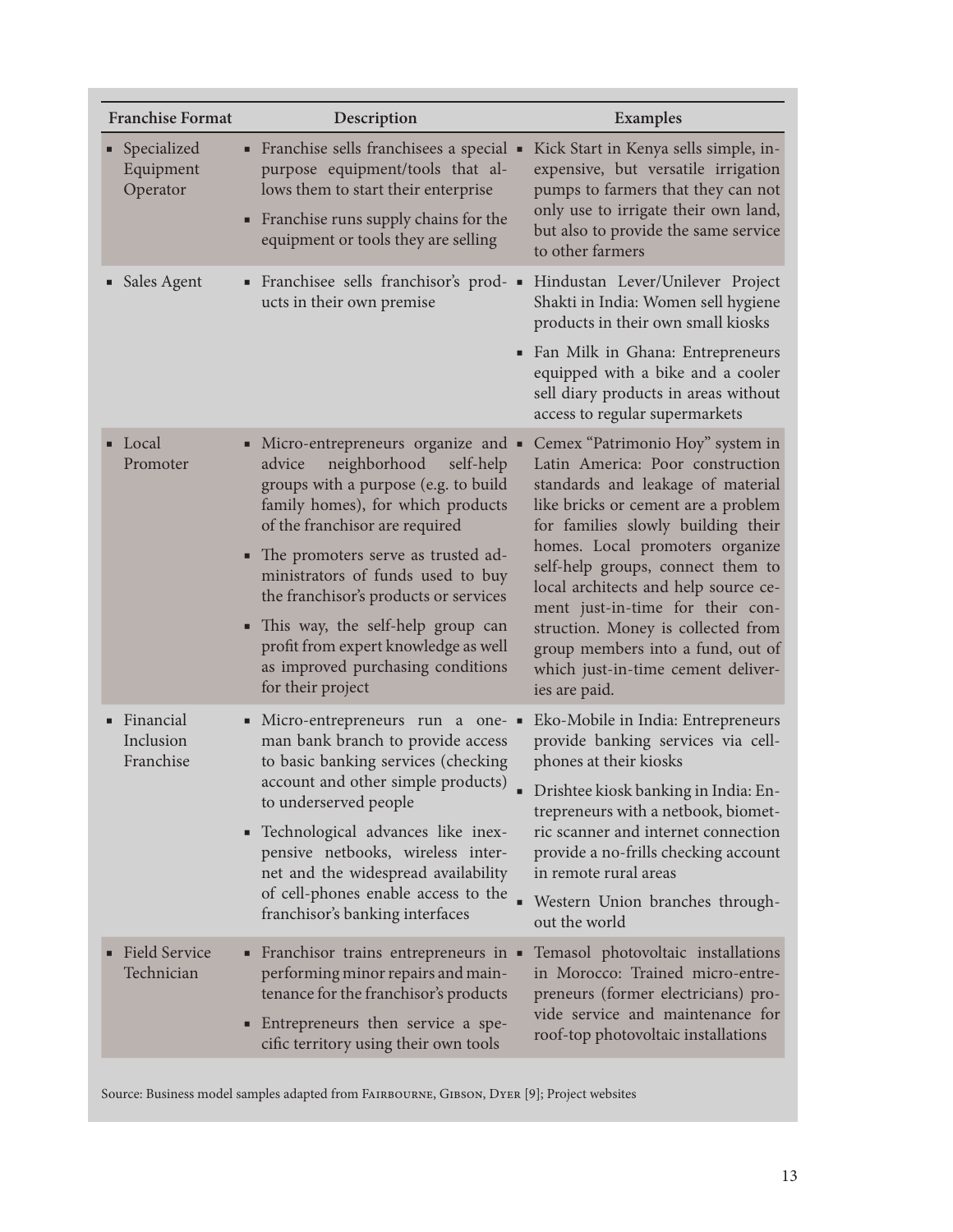are equipped with a netbook, a biometric scanner (fingerprint scanner) and a wireless internet connection and use this technology to access a simple web-based banking interface provided by SBI.

What do the three generic value chain criteria mean in this case? First, the investment to set up and run a bank infrastructure are considerable. Initial equity must be high enough to create the bank's back-end (IT systems, risk management, ...) and secure customer deposits. No rural micro-entrepreneur could ever come up with enough equity to do these investments himself. Note that we only refer to the CapEx required to get the back-end of a bank going, not the costs to set up a bank branch network. Second, the front-end (customer-facing) and back-end (non-customer-facing) activities can be separated due to the advent of technology that made a web-based interface to SBI's banking services possible. Of course, the complexity of products that can be served via a simple, standardized and automated webinterface is limited. For instance, that kind of system would not be suited to assess credit risks for villagers, as there is definitely no credit score available. Hence, provision of credit using that interface is not possible. Third, setting up a network of bank branches that completely covers all rural areas would not make economic sense for any bank. Demand for margin-generating products is low in most poor areas and, hence, no traditional bank branch could operate profitably there. However, this is different for the one-man-bank-branch approach using the web-based interface. Since the required investments—for a netbook, a fingerprint scanner and wireless internet access—are low, the CapEx/OpEx requirements for micro-entrepreneurs are substantially lower than for SBI's traditional branch network approach. In summary, this situation is ideally suited to host a micro-franchising system: Micro-franchising give microentrepreneurs the opportunity to provide a product/service that they could not provide if they had started an independent business. Modern technology makes it possible to separate the front-end from the backend infrastructure and let a micro-entrepreneur take over all customer-facing activities.

#### **Characteristics of Suitable Market Environments**

Besides considering the business in general, micro-franchising also needs a certain kind of market to work well. As we have mentioned above, the customer-facing micro-franchising model works best in areas where the traditional branch- or store-based approach of larger enterprises would not be profitable. This is typically the case in areas that have either a low population density, low average income or both. A similar situation can also exist for special-purpose products or services if there is simply low demand for that product or service, despite a certain population density and despite non-marginal average income.

Of course, the demand should not be too low. It must be high enough to be able to support a microentrepreneur. Furthermore, demand for the product or service should be periodic and the typical period between two purchases should not be too long. Otherwise, an initially very successful business idea may stall after some time if the demand is not periodic. Or the working capital requirements may become unsustainable if the periods between purchases are too long.

For example, Drishtee, an Indian social enterprise that today specializes on micro-franchising, started out in 2000 by providing e-government services in rural areas [\[14\].](#page-31-12) Using a web-interface, microfranchisees provided certain civil administration services, such as the application for licenses or certificates<sup>4</sup>. Villagers were very fond of using Drishtee's services, as they spared them the trip to the nearest civic center—a trip that could potentially take all day, not including the long waiting times at the office. However, after initial success, demand decreased considerably and made e-government services as a standalone micro-franchising business model unsustainable. The reason was that demand for licenses and certificates is not periodic, or that the periods are too long. People do not require a new license or certificate every couple of months, but probably only every couple of years. So, after initial high demand

<sup>4</sup> Many government or social services in India require the applicant to present a certificate that he or she is eligible for the service. For example, there are often lower caste reservations in government or education jobs. In order to prove eligibility to apply for a reserved spot, applicants need to present a caste certificate. Similarly, access to various social benefits also requires birth certificates, income certificates or marriage certificates.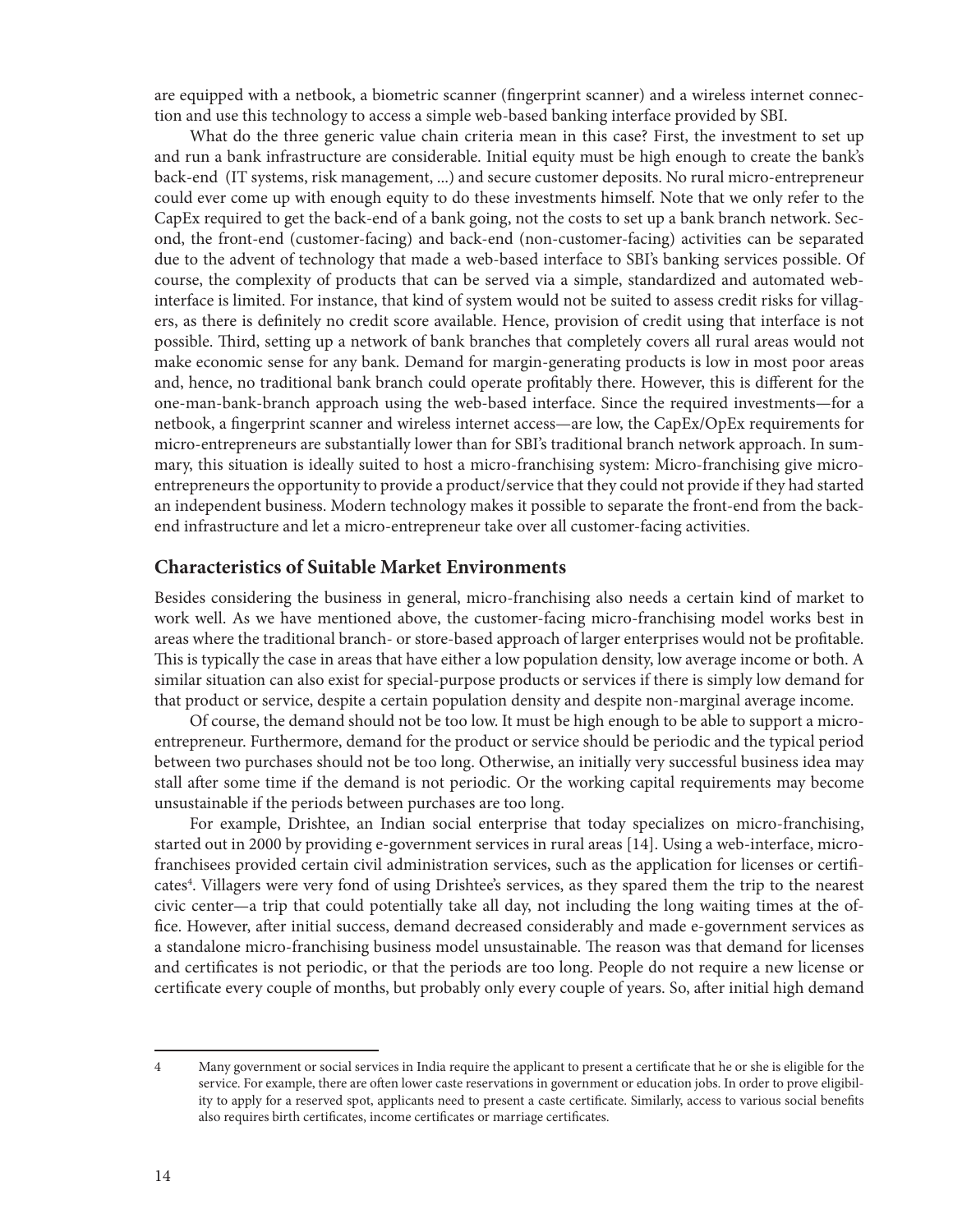

<span id="page-14-0"></span>Figure 3: Value chain position of micro-franchises considered in this paper and typical generic requirements for a customer-facing micro-franchising system.

had been fulfilled, revenues came down. Drishtee had to react by changing its business model towards offering a more diverse set of services for micro-franchising, which have more periodic demand patterns.

Besides the generic demand and purchasing power requirements on the market, it is very important that there is a significant **access problem** for the product or service under consideration, i.e. the next best alternative to that product or service is either much inferior, much more expensive or both. The lack of an access problem usually greatly diminishes the chances that a micro-franchise would succeed.

Coming back to the example of Drishtee: After moving away from an e-government services-only business model, Drishtee also added computer training services to its portfolio of micro-franchising businesses. Drishtee provides capital to the franchisees to buy computers and trains them in running the Drishtee Computer Center. The franchisees then offer affordable computer training services to people in their village to prepare them for basic work on a computer, e.g. in a rural BPO center. A few years ago, Drishtee decided to enter the market in the northwestern Indian state of Punjab and recruiting several initial micro-entrepreneurs to try the concept in this new environment. However, after a while it became clear that this micro-franchising business was not sustainable in this state. As it turned out, the access problem was not high enough. Punjab is one of India's richer states and has a relatively high average income, is densely populated and has relatively good public infrastructure. As a consequence, the access problem for computer training services was not sufficient. Many people could afford training in the city and decent infrastructure provided them with a fast way to get to the city. There they could get better training than in Drishtee's Computer Centers, for a premium that they could afford. Drishtee had overestimated the magnitude of the access problem.

## **Characteristics of Suitable Products and Services**

Not all products or services are equally well suited for micro-franchising. The environment that most micro-entrepreneurs work in mandates some obvious requirements for products and services. They must be extremely easy to understand. If they are not, even if the micro-entrepreneur understands them, chances are that his customers will not, in which case they will also not buy them. The fact that most people have little or no education in the areas that micro-franchises usually work in, restricts the complexity of the products considerably. In general, no higher education should be required to explain and sell the prod-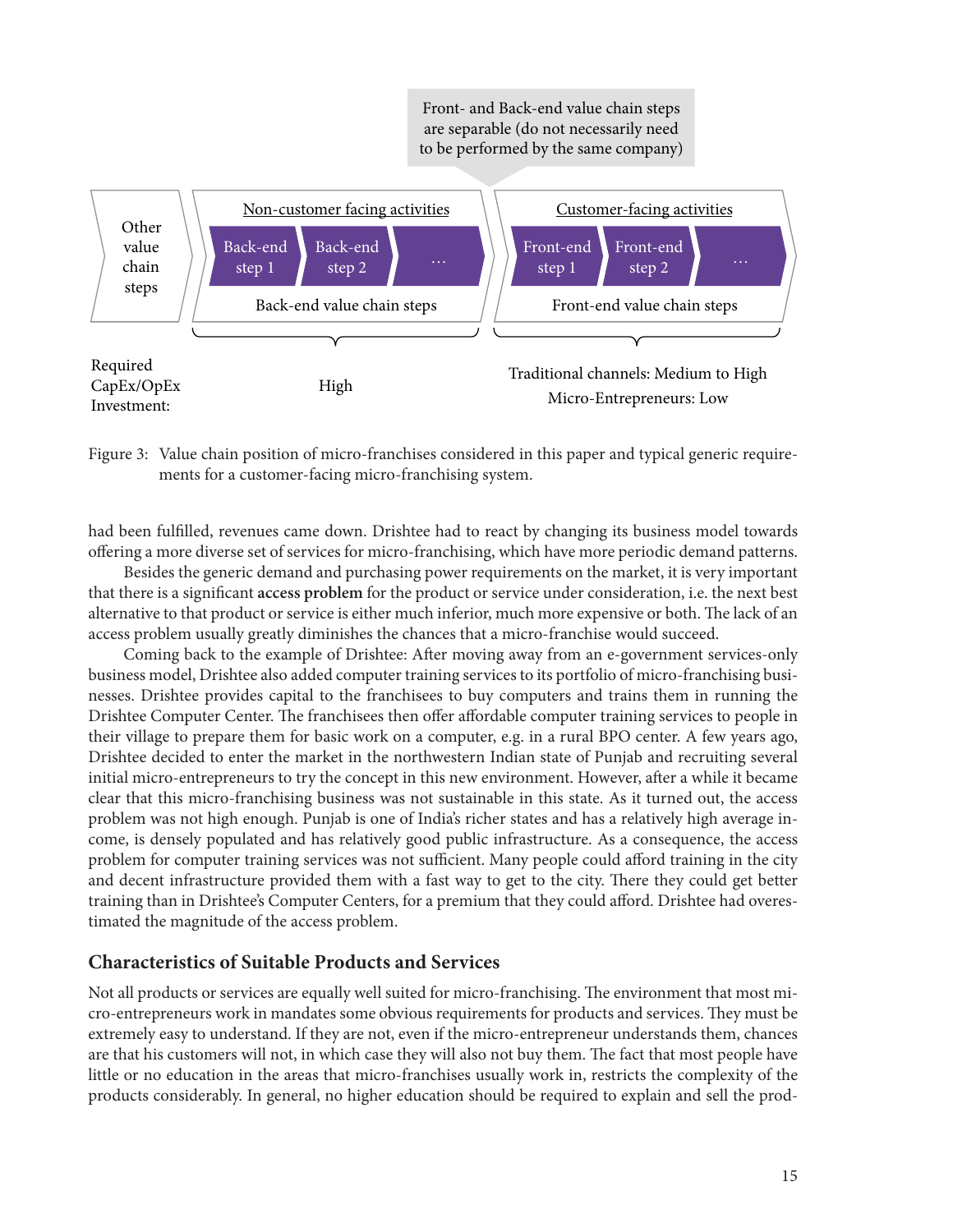ucts or services. Likewise, products and services must be understandable and usable for customers with little or no education as well.

"If it takes more than two weeks to teach the workings of a model, then the franchising model is too complex!" [\[3\].](#page-31-3) This quote from a workshop on franchising in India in 2007 nicely summarizes the need for simplicity in the business model and in the product. As a consequence of that need, products and services must be highly standardized, both in terms of features and price. On the one hand, features need to be standardized and there should not be much choice between different variants or options. This is required not only due to the fact that fewer choices make it easier for the entrepreneur to explain and sell the products. It also limits variability and complexity in the supply chain, which is one of the major pain points for many micro-franchising systems. As micro-franchises are often located in remote areas that are hard to reach since roads are bad or non-existent, ensuring a steady supply of one product is already difficult. If multiple products need to be delivered or kept in stock, the increased complexity would further strain the weak supply chain. In the very best case, they would only drive up working capital.

Similarly, customized products or services are very hard to implement unless the micro-entrepreneur can do the customization on the spot. For example, VisionSpring, a social enterprise whose franchisees diagnose minor eyesight problems and sell affordable reading glasses to rural communities, sells only standardized single-focus or bifocal eyeglasses with standardized optical powers. If the customer's eyesight problems are more complex (e.g. astigmatism or myopia) and cannot be treated with the standardized glasses that VisionSpring micro-entrepreneur carry, the entrepreneur will refer them to a partner shop or partner eye hospital [\[13\].](#page-31-13)

On the other hand, pricing must be relatively standardized as well, as more complicated pricing schemes would be hard to communicate to villagers. The loss in transparency for customers that comes individual pricing would not only undermine their trust, but the added complexity can potentially also create problems in the figuring out the commission for the micro-entrepreneur.

If micro-enterprises are located in rural areas, products and services should be adapted to the needs of rural markets. For example, for fast-moving consumer goods (FMCG), packaging sizes should be adapted. While urban households tend to buy in bulk—even in developing countries—rural and poor households do not want to spend that much money on stocking up on hygiene products or soups, even if that would give them a better per unit or per volume price. Instead, they prefer to buy very small quantities on demand, sometimes "single use packages" that barely contain enough quantity for one application.

Besides these characteristics of products that have a chance of being successful as part of a microfranchising system, price-point and margin for the franchisee are, of course, two important factors as well. It is no surprise that customers of micro-franchisees, especially in rural and poor areas, tend to be extremely price-sensitive. If the price is too high, these customers will often aggregate demand in selfhelp groups, send someone to make the trip to the nearest city to buy in bulk there. To assess what price will be considered competitive, one has to put a price tag on the access problem mentioned above. This estimate of what it would cost customers to buy from the next best location defines the maximum premium that customers of micro-franchises may be willing to pay over the retail price or fee for the same product or service in towns.

Finally, the margin for the micro-franchisee must be high enough to keep the micro-entrepreneur motivated. At the very least, income from this business must cover any OpEx plus interest for any loans. We will discuss the characteristics of a sustainable commission structure below. However, for potential micro-franchisors it is important to note that it is not easily possible to artificially increase the margin for micro-franchisees versus other sales channels by just lowering their wholesale prices for micro-franchisees.

Unilever/Hindustan Lever experienced that in their micro-franchising Project Shakti, in which women become micro-entrepreneurs by selling Unilever's soaps and shampoos. With best intentions Unilever tried to give the Shakti women 2% additional margin by reducing their wholesale price. However, this margin scheme was quickly stopped when Unilever found out that many of the women misused their privilege to buy at 2% lower wholesale prices. Instead of serving their own business in their rural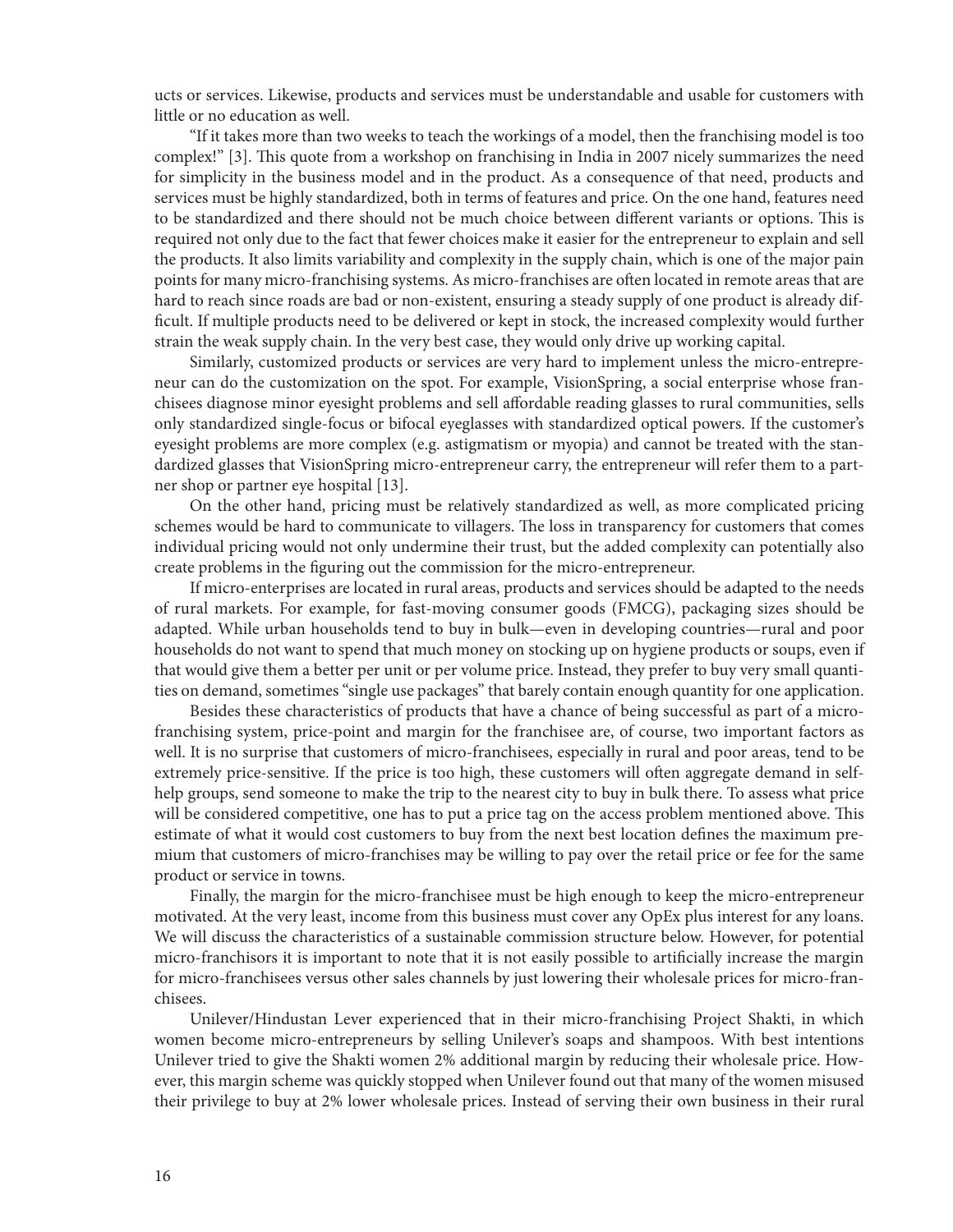home cities, some women started selling large quantities to regular wholesalers and supermarkets, passing on 1% from margin advantage to the wholesalers and pocketing the remaining 1% for themselves.

This illustrates why margin differentiation is hard to implement. As a consequence, franchisors will basically have to sell to micro-entrepreneurs under the same conditions as to every regular wholesaler or store. Hence, a micro-franchising system that needs the company to lower margins micro-entrepreneurs in order to be operate profitably, should think again.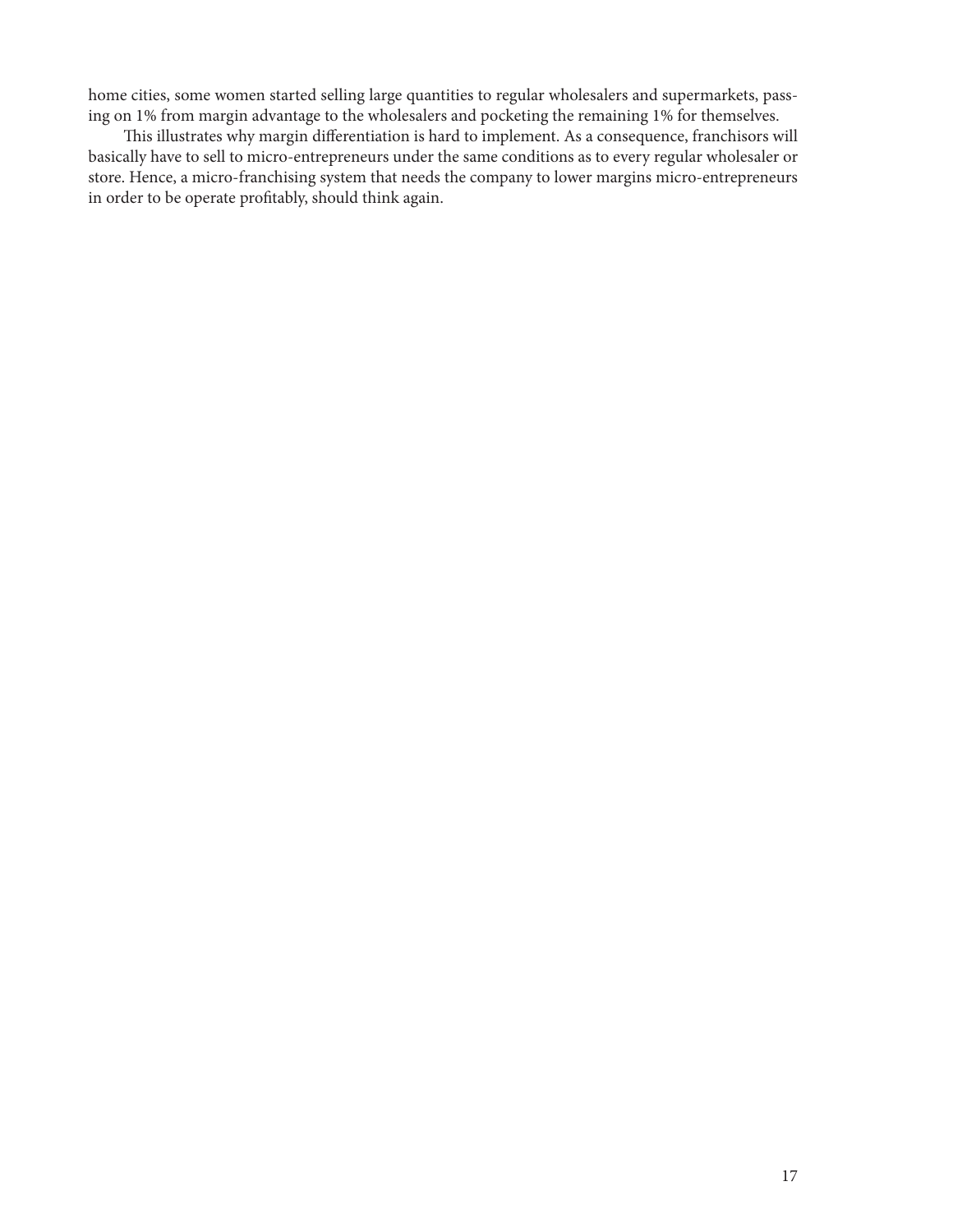## <span id="page-17-0"></span>**5 Infrastructure Requirements**

Once a suitable business model for micro-franchising has been determined based on the characteristics discussed above, a future micro-franchisor should put the necessary infrastructure in place.

#### **Train and Educate Entrepreneurs**

For many micro-franchisees, this is the first time in their lives they run a business. Few have any training in managing a business, so instructing new micro-entrepreneurs is one of the key services that a micro-franchisor should provide. After all, one of the main value propositions of micro-franchising versus micro-credit is the provision of a proven business model, which also means that the model must be explained in detail to all micro-franchisees.

Conducting the training early on is critical. Micro-entrepreneurs should not start their business without having completed the training first. If they do not, they risk losing trust in their community early on if they mishandle business situations due to their lack of knowledge. Ideally, all required trainings should be completed in one (multi-day) session before the new franchisee receives his equipment. As business models should be simple anyway, it should be possible to teach all essential business operations within days. Phased trainings, i.e. additional training sessions for the micro-entrepreneur after the franchise has been in operation for a while, are also a possibility. However, the difficulty of traveling to or from remote areas is the main obstacle when doing phased trainings.

Another problem is finding the right level of training. On the one hand, micro-entrepreneurs often lack basic managerial training and profit immensely from any kind of business education. On the hand, training for a micro-franchise cannot and should not replace a college degree in business administration, as the business models at hand should be simple enough to operate without a degree anyway. Also, the costs for elaborate trainings are simply too high for both franchisors and franchisees. For example, in 2006 the Government of India approved the creation of a state-run micro-franchising system to set up 100,000 "Common Service Centers" (CSCs) as part of a national e-governance initiative. These CSCs were supposed to provide e-government services in remote areas via kiosks run by micro-entrepreneurs. Besides e-government services, these centers could also engage in other businesses, as the creators of the CSC scheme foresaw that commissions from e-government services alone would not be sufficient to make this a sustainable business for most micro-entrepreneurs. To train micro-franchisees, an elaborate training program was made part of the program [\[15\].](#page-31-14) Professors from well-respected IIM business schools devised a training program by stripping down their two-year MBA curriculum to a few weeks. However, that proved to be an overload for most of the entrepreneurs and the program apparently continues to struggle with the lack of business skills in many of its micro-franchisees.

Besides the initial training on business basics and how to operate the micro-franchise, on-going education of entrepreneurs is essential as well. As micro-franchising business models evolve over time, processes and commission structures change, and micro-entrepreneurs need to be educated about those changes. Furthermore, in our interviews with micro-franchisees we often got the impression that they did not fully understand what products and services would give them the maximum revenue or commission. Finally, best-practice sharing among the franchisees can be a source of significant value for the micro-franchising system. Therefore, micro-franchisors should think about how they can set up a system for continuous education of their micro-franchisees. As an added benefit, staying in touch with them also enables the franchisor to better understand what is going on in field and what concerns are troubling the franchisees. At Drishtee, regional managers often travel to remote areas for education sessions with a large number of franchisees. In these sessions, the managers not only inform the franchisees about changes in their businesses and processes, but they also serve as forums for the franchisees to articulate concerns and let the franchisor know about their problems. Finally, these conventions are also an information session for potential future franchisees.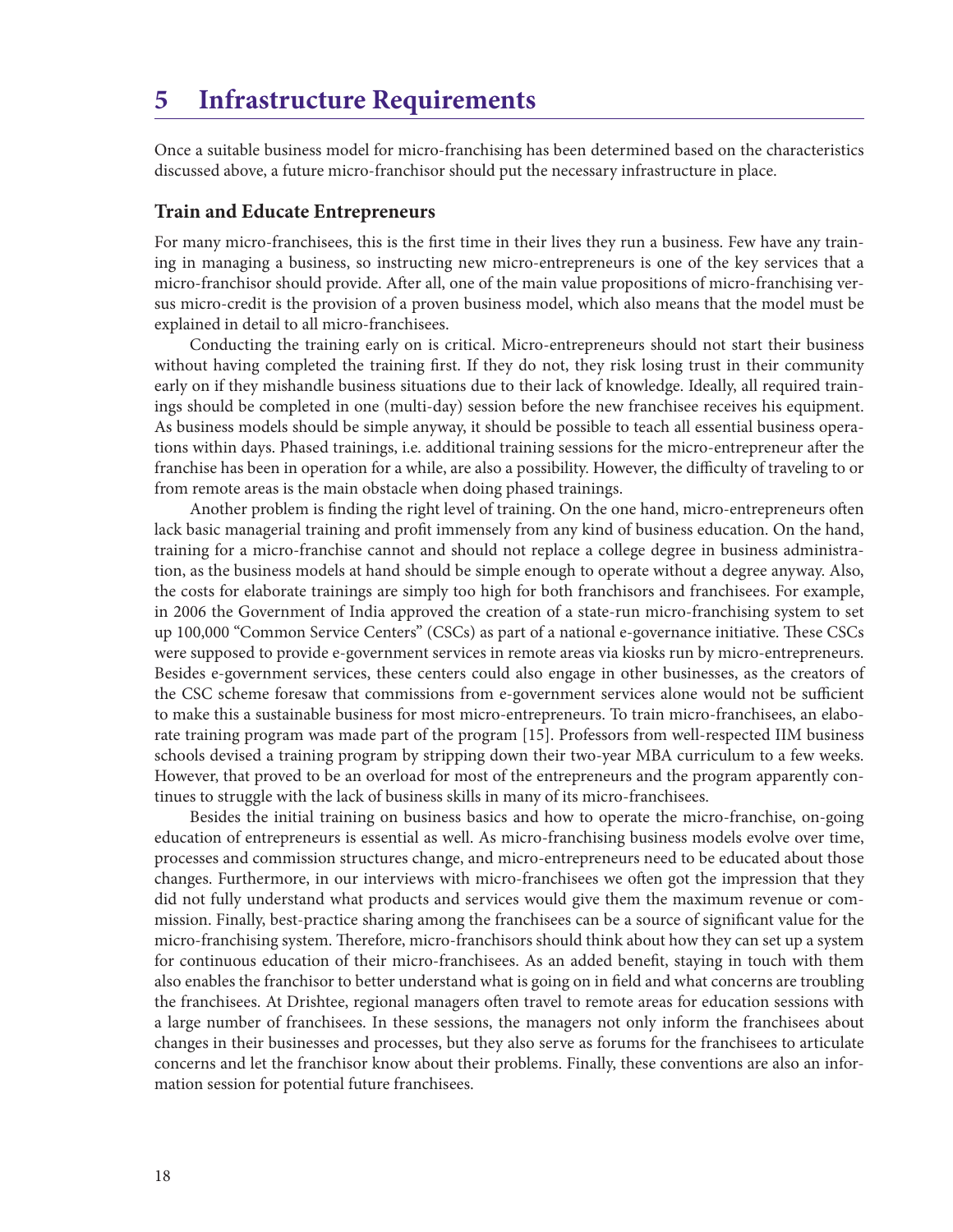## **Provide Standardized Equipment**

In traditional franchising, a common customer experience and process efficiency can be fostered by harmonizing equipment and machinery across all franchises. This is even more true for micro-franchising systems. New rural entrepreneurs usually do not have a good understanding about what kind of equipment is suited best for the business they are starting, so providing them with the right equipment is essential for their success. Furthermore, if franchisees had different equipment, coordination, support and, depending on the type of business, a common supply chain would be harder to provide. Therefore, the franchisor should determine what the best equipment is and provide that to the franchisor. This does not mean that the franchisor should necessary give it to the franchisee for free, but it should also provide financing for the many cases where new micro-entrepreneurs do not have sufficient funds to afford the investment right away (see next section). For example, to provide their kiosk banking micro-franchisees with the necessary equipment, Drishtee has developed a system consisting of a netbook, a biometric (fingerprint) scanner, a USB wireless internet device. For entrepreneurs, the netbook comes pre-installed with all necessary software to access the State Bank of India's web-based kiosk banking interface. Drishtee mandates that only this hardware is used for their kiosk banking and new franchisees have to buy the system when opening a new kiosk. Financing options are provided by Drishtee, too.

Ideally, equipment can be bundled with other tools into a backpack as a "**business in a bag**". This bag should include all necessary equipment like tools or machinery, an initial set of products to sell (if the purpose is to sell products), easy-to-understand manuals as well as some marketing material. For example, VisionSpring gets their micro-entrepreneurs started by selling them a business in a bag that contains [\[3\]](#page-31-3):

- Screening equipment with eye-charts to test near- and long-distance vision
- An initial set of reading glasses in various styles, colors and powers in a VisionSpring box
- Cases, cleaning cloths and eye drops
- Brochures, display boxes, posters and flyers that can be used for marketing purposes
- Copies of magazine articles about VisionSpring to increase credibility and trust among potential customers

New VisionSpring micro-franchisees are required to buy this kit for about US \$12. This price does not include the initial set of reading glasses, which is delivered on consignment.

## **Provide Financing**

Most micro-entrepreneurs will initially not be able to finance the start-up costs of their micro-enterprises out of their own pockets. Micro-franchisors must, therefore, provide financing options to their franchisees. The most obvious option is to partner up with a micro-credit company to give franchisees access to micro-credits with a fixed amount on predefined terms for starting the new franchise. When assessing an appropriate amount for the loan, the following costs should be considered:

- Capital expenditures for all necessary equipment (the "business in a bag")
- Any one-time or recurring registration/licensing fees (for the franchisor or the government)<sup>5</sup>
- Working capital for the business

Depending on the business, start-up costs for micro-franchises range between few US \$ to several thousands of US \$ [\[16\],](#page-31-15) with start-up costs for developing countries typically only going up to some hundreds US \$ (for business models involving computer hardware, for instance). Repayment times for micro-franchising loans are typically in the range of a few months to 2-3 years. In some cases profits from micro-

<sup>5</sup> Recurring fees should only be considered up to a certain time. That certain time is determined by how fast the business is expected to grow and by when it is expected to become profitable for the first time.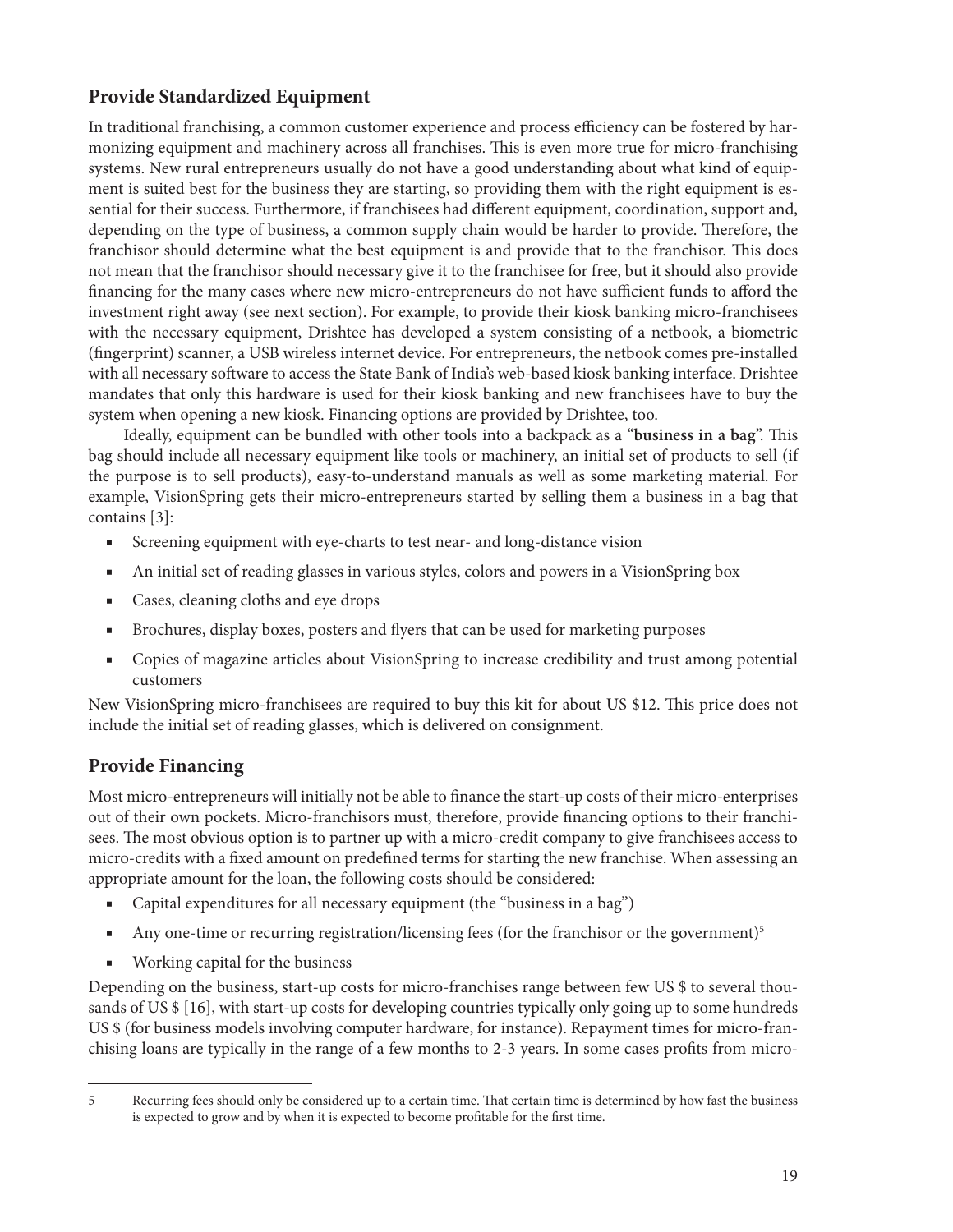franchising are high enough to allow repayment of the loan within weeks. For example, the dairy salesmen of Fan Milk in Ghana can typically pay back their initial loan within seven weeks after starting-up [\[8\]](#page-31-8).

The problem of financing is not only limited to the immediate start-up phase of a new franchise, but will likely also exist during the first months of a new franchises operation. Initially, micro-franchisees may not have enough liquidity to pay the franchisor as a supplier of goods or services. There are three options for the franchisor to mitigate this problem:

- 1. Include working capital for the purchasing of goods or services in the initial loan
- 2. Provide other forms of financing, e.g. weekly or monthly installments
- 3. Provide goods or services on consignment

The third option actually moves the micro-franchising model a bit into the direction of the micro-consignment model (see chapter on micro-franchising versus other models above). In that case, the microfranchisor assumes the risk for the goods or services delivered.

The Indian social enterprise Drishtee also operates an FMCG supply chain for small shops in remote rural areas in India. A small auto-riksha truck is loaded with FMCG products like hygiene products, laundry detergents, instant noodles, biscuits and chocolate. It then drives a route spanning 40 villages a day to offer the products to registered small shops/kiosks along the route. When buying products from Drishtee, shopkeepers have the options to either pay in full, or to pay a week later when the truck stops by the next time. This latter option is quite popular among shopkeepers, as they often do not have sufficient cash to pay for the goods. Drishtee assumes the credit risk for that week, but will not sell any further goods before last week's credit has been paid back in full.

## **Provide Supply Chain and Processes**

One of the main advantages of the micro-franchising model is that it provides micro-entrepreneurs with a proven business model and the required infrastructure, which they could never afford to set up on their own (due to high capital or operational expenditures). So the final components needed for a microfranchising system are the processes that allow the micro-franchisees to access the infrastructure of the franchisor and, in case physical products are traded, an efficient supply chain.

Setting up a supply chain in rural areas in developing countries is a very difficult challenge. All concepts, requirements and limitations that are in effect for efficient supply chain management in developed countries also apply for developing countries. However, there are some factors that make the situation for micro-franchising in developing countries even more difficult:

- Extremely low order volumes: Compared to developing countries, volumes can be tiny. Small shops or stores usually do purchase a whole pallet of goods, often not even a box, but only a couple of single units. Therefore, delivery vehicles usually need to carry a lot of SKUs in small quantities in order to operate profitably. It makes sense only for very few high volume FMCG products to run dedicated truck routes.
- Variability and unpredictability of demand: There are often no standing order volumes, but franchisees choose products and quantity they want to purchase from the franchisor on the spot in a more or less random fashion. Pre-ordering systems, where the franchisee lets the franchisor know some time in advance what goods he or she needs, are hard to establish. When trying to optimize their FMCG supply chain, Drishtee introduced a pre-ordering system where shopkeepers had to call in to place orders a day in advance before a scheduled route to their shop departed. However, after some months Drishtee abandoned the system and returned to the previous practice of just trying to guess what shops on the route were likely to buy that day. The reason was that, despite the fact that most shopkeepers had cell phones, they did not call in to place orders. Or, if they did, they ended up not buying what they ordered but choosing something else that they had not ordered. As the fulfillment of orders placed on a phone is virtually impossible to enforce, not to mention to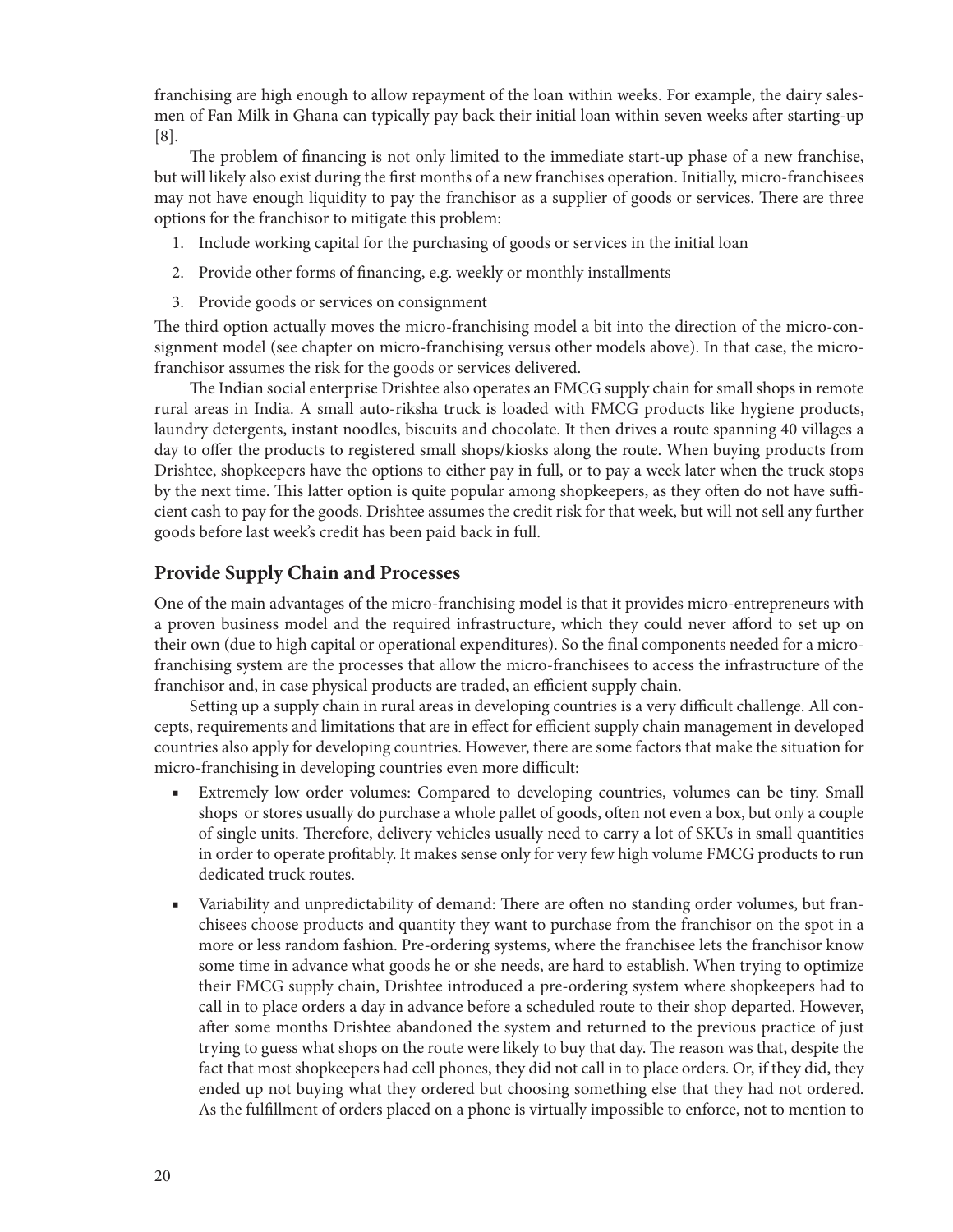immediate loss of trust of shopkeepers in Drishtee, they decided that the additional overhead for phone orders was not worth the effort and switched back to the old system.

Bad roads and transportation infrastructure: In developed countries, the availability of GPS systems, highly accurate electronic maps that list each and every street, real-time traffic information and generally good road quality have made the accurate estimation of travel times for car or truck routes possible. In developing countries, usually none of the above factors is present, at least not in rural areas. This makes planning of routes without local knowledge very difficult and requires the build-in of relatively large time buffers to plan for unforeseen events like flooded roads or other delays.

In their FMCG supply chain for rural shops, Drishtee therefore relies on a dense network of regional distribution centers/warehouses. Auto-riksha trucks operate within a radius of about 20-30 km (12-18 miles) from these warehouses. As there are no reliable maps of the area that includes all the villages and small roads, route planning is done manually by local managers, who know the roads by heart. Delivery vehicles usually take a different route every day to make sure that each registered shop is covered at least once a week. The purchasing of goods from suppliers as well as the decision what gets loaded onto the trucks is done locally by the centers, although there may be optimization potential for a more coordinated purchasing effort.

If the micro-franchising business is a service business, no physical supply chain may be needed. In this case, focus needs to be put on the ease-of-use and efficiency of the interface between franchisee and franchisor. That interface can be implemented via internet, cell phones (calls or SMS), via postal services (rare) or in person (if there is regular personal contact between franchisor and franchisee). With the advent of wireless data coverage and affordable fees even in remote areas, a web-based interface is becoming option of choice in many cases. In general, the interface between franchisor and franchisee needs to provide the following functionality:

- Provision of the service (if the product is a service): Ideally, the whole service delivery of the franchisor towards the franchisee can be done via one single interface. For example, Drishtee's kiosk banking uses a web-based interface that micro-franchisees access via a netbook with a wireless internet connection. After logging in, the interface allows the micro-franchisee to provide basic banking service to his customers. In conjunction with the biometric scanner, customers can open accounts, deposit & withdraw money and do remittance.
- Reordering of goods or raw material (if the product is a physical good): Franchisees should be able to request replenishments of goods or raw materials.
- Usage Statistics  $\&$  Commission Invoicing: Franchisees want to know what they are earning in commissions or how much business they have been making. As book-keeping and accounting may be difficult for the micro-entrepreneurs, being able to track their sales, their volume or their success using the interface is helpful for them. Also, if the micro-franchising is based on a commission or revenue-sharing model, being able to get information about how much money they are making is important for franchisees, too.
- User detail changes: Franchisors have an interest in being up-to-date about addresses and contact details of their franchisees, especially their cell phone numbers. Therefore, the interface should allow to change these details.
- Support and communication: Finally, the interface should provide two-way communication between franchisee and franchisor to enable the franchisor to communicate news or changes in the business model and to enable the franchisee to ask for support.

Each of the above items corresponds to a process that the franchisor needs to provide to the franchisee. Needless to say that each of the processes should be as simple as possible and easy to use for franchisees.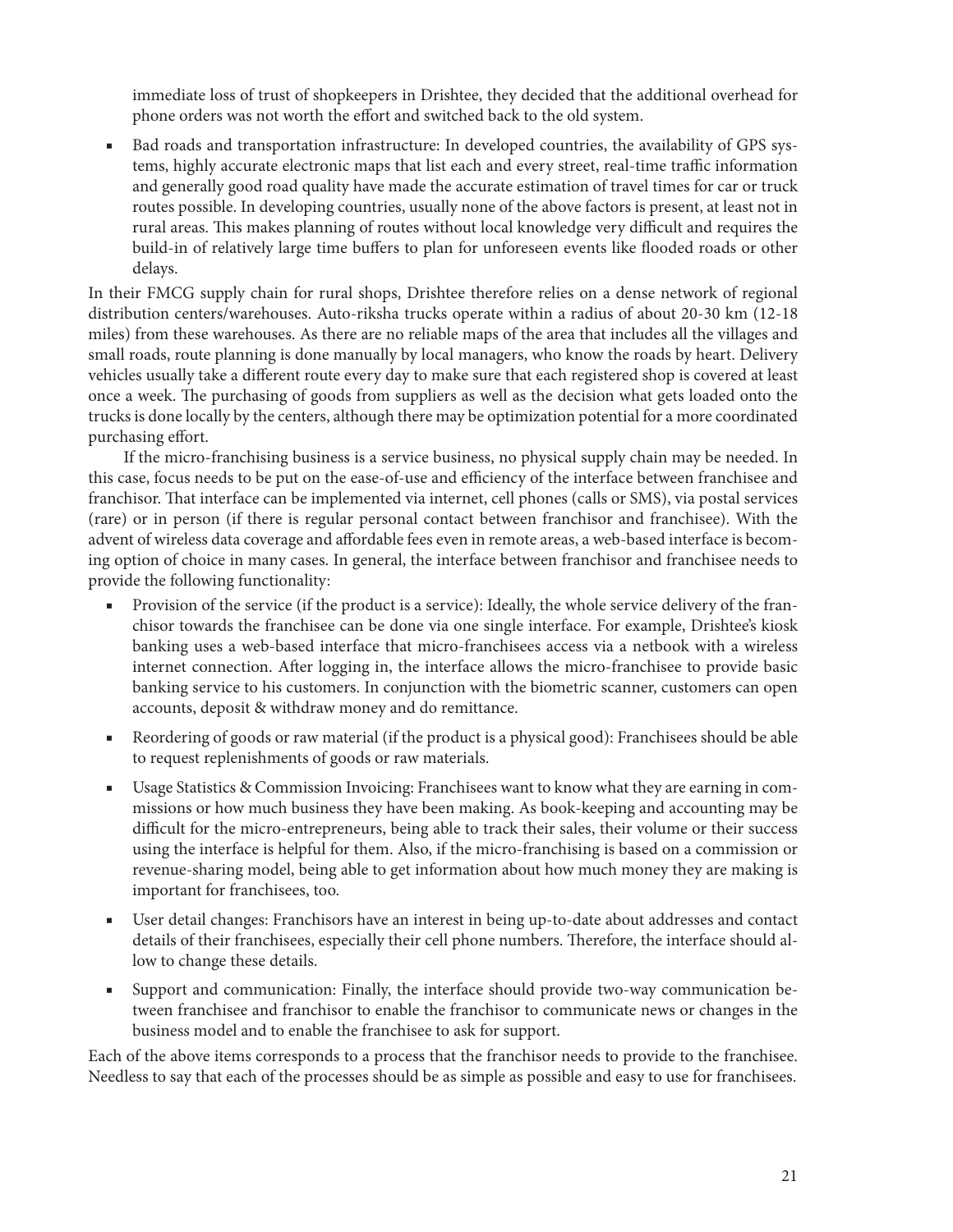# <span id="page-21-0"></span>**6 Operational Recommendations**

We conclude the discussion of our framework with eight recommendations on how to operate a microfranchising system after the proper business model has been chosen and the necessary infrastructure has been put in place.

#### **Aggregate Businesses**

We have argued that one of the reasons why micro-franchising might make sense for large enterprises is that their cost structure is too high to operate profitably in areas where micro-entrepreneurs with a much lower cost base might be able to operate profitably. However, in many cases the underlying market is really too small or demand not regular enough to sustain an individual micro-entrepreneur.

One option to nevertheless allow micro-franchising in these areas is to aggregate multiple microfranchise businesses and enable entrepreneurs to run multiple micro-franchising businesses at the same time. Aggregating multiple franchises that require similar infrastructure (e.g. computer plus internet access) and, ideally, a similar skill set can provide a sustainable revenue stream to micro-entrepreneurs even in regions where demand for one product or service alone is too low.

The best way to realize this model is by employing an intermediary between micro-franchisors and micro-franchisees. Let us call that intermediary a micro-franchising "aggregator". On the one side, the aggregator company aggregates the offerings of multiple large enterprises that are willing to franchise and sets up interfaces to them. On the other side, it provides micro-entrepreneurs access to the various microfranchising models it aggregates. In this system, the role of the micro-franchisor is split up between the actual franchisors and the aggregator company. The franchisors continue to provide the actual physical goods or the back-end services that are traded, while the aggregator takes over the set up and the operation of the micro-franchising network. To do that, it must provide the required infrastructure—training, equipment, financing and the supply chains and processes—that we discussed in the previous chapter. This is illustrated in [Figure 4](#page-21-1).

We have already mentioned the Indian social enterprise Drishtee in multiple examples. What we did not mention, yet, is that Drishtee is in fact a micro-franchising aggregator. Drishtee's mission is enable access, empower women, develop enterprises and revive rural economies by the means of micro-fran-



<span id="page-21-1"></span>Figure 4: Illustration of the role of a micro-franchising "aggregator" business as an intermediary between franchisors and franchisees. While multiple franchisors provide the physical goods or the services that form the base of a micro-franchising system, the aggregator provides the required micro-franchising infrastructure and coordinates the micro-entrepreneurs.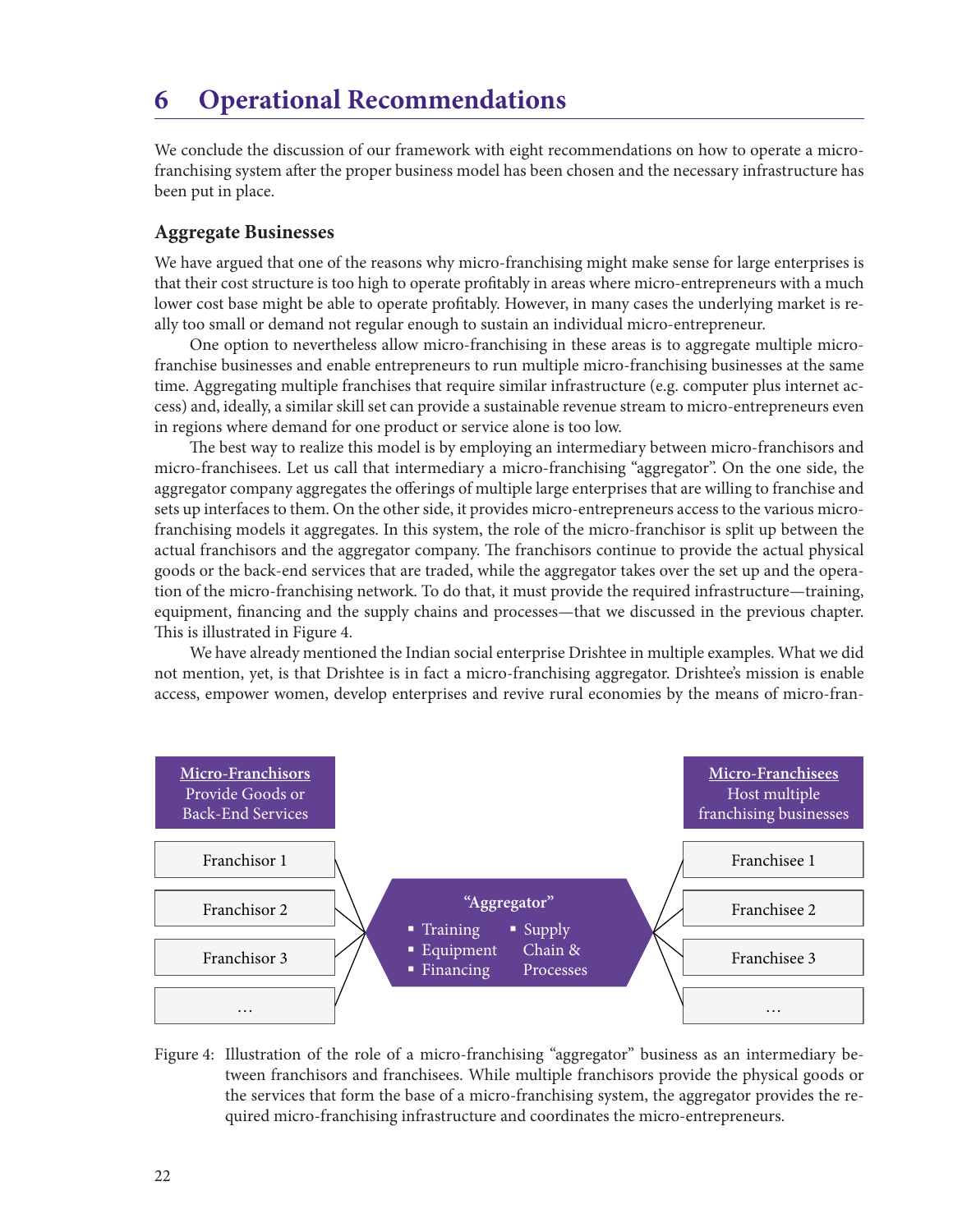chising. It focuses on the Indian states of Assam, Bihar and Uttar Pradesh. Drishtee sees itself as "network orchestrator" for the multitude of franchising opportunities that it offers to micro-entrepreneurs. Specifically, the micro-franchising areas are:

- e-government: Drishtee originally started as an e-government franchising system. In this case, the franchisor is the Government of India and micro-franchises provide administrative services like applications for licenses and certificates.
- Healthcare: Drishtee trains women entrepreneurs to provide basic healthcare services for a cluster of villages. Besides learning about business operations, these women also receive training in first aid, noninvasive diagnostics and pathological tests.
- Education: Drishtee's micro-entrepreneurs run small education centers. Most of them teach basic computer skills and/or English. The purpose of these courses is to educate villagers to the extend that they are skilled enough to work in the rural BPO industry. Vocational courses (e.g. on farming issues) are also offered by some centers.
- Financial inclusion: Drishtee operates several micro-franchising models to provide basic financial services to poor rural people. Besides the web-based kiosk banking approach, which we already mentioned a couple of times above, Drishtee's micro-franchisees are also active in the areas of micro-credit, insurance and as "business facilitators"6 .
- FMCG distribution: Drishtee also runs an FMCG supply chain for small shops/kiosks in remote rural areas. Products distributed include biscuits, instant noodles, detergents and other products.

To provide these micro-franchising opportunities, Drishtee collaborates with different large enterprises. For example, the financial inclusion franchising is provided in collaboration with the State Bank of India.

Micro-entrepreneurs can chose to participate in multiple micro-franchising systems. Most financial inclusion micro-entrepreneurs that work with Drishtee do not only run a web-based kiosk banking business, but also act as "business facilitators" for financial products. Furthermore, during our field visit we noticed that many of these entrepreneurs also run Drishtee Computer Centers to offer computer education services. This makes sense because the commissions from each of these micro-franchise businesses alone are often not sustainable and because the skills needed to run a computer education center (good computer skills) are somewhat similar to the skills required for operating the netbook-based kiosk banking.

## **Employ a Sustainable Commission Structure**

A common problem in micro-franchising is that there is demand for the product or service, but the commission or revenue structure is designed in a way that makes the business unsustainable for the microfranchisee. This is a problem especially for service-based franchising models. In general, the commission or revenue structure must lead to a revenue stream to the micro-franchisee that fulfills the following criteria:

- On average, revenue must be high enough to cover operational expenses of the entrepreneur, franchising fees, his or her interest cost and principal repayment and, on top of that, contribute to the income of the family.
- Revenues must not only be sufficiently high, but they must be quasi-continuous, as it does not help if a large lump sum is paid out at the end of each year. For revenue to come in continuously, revenue from sales to customers must be periodic and commission payouts by the franchisor must be periodic as well.

<sup>6</sup> "Business facilitators" are persons whose business it is to assist people with low or no experience in financial products in filling out application forms for financial products like savings accounts or insurances for a commission. Their activities are similar to insurance agents in developed countries.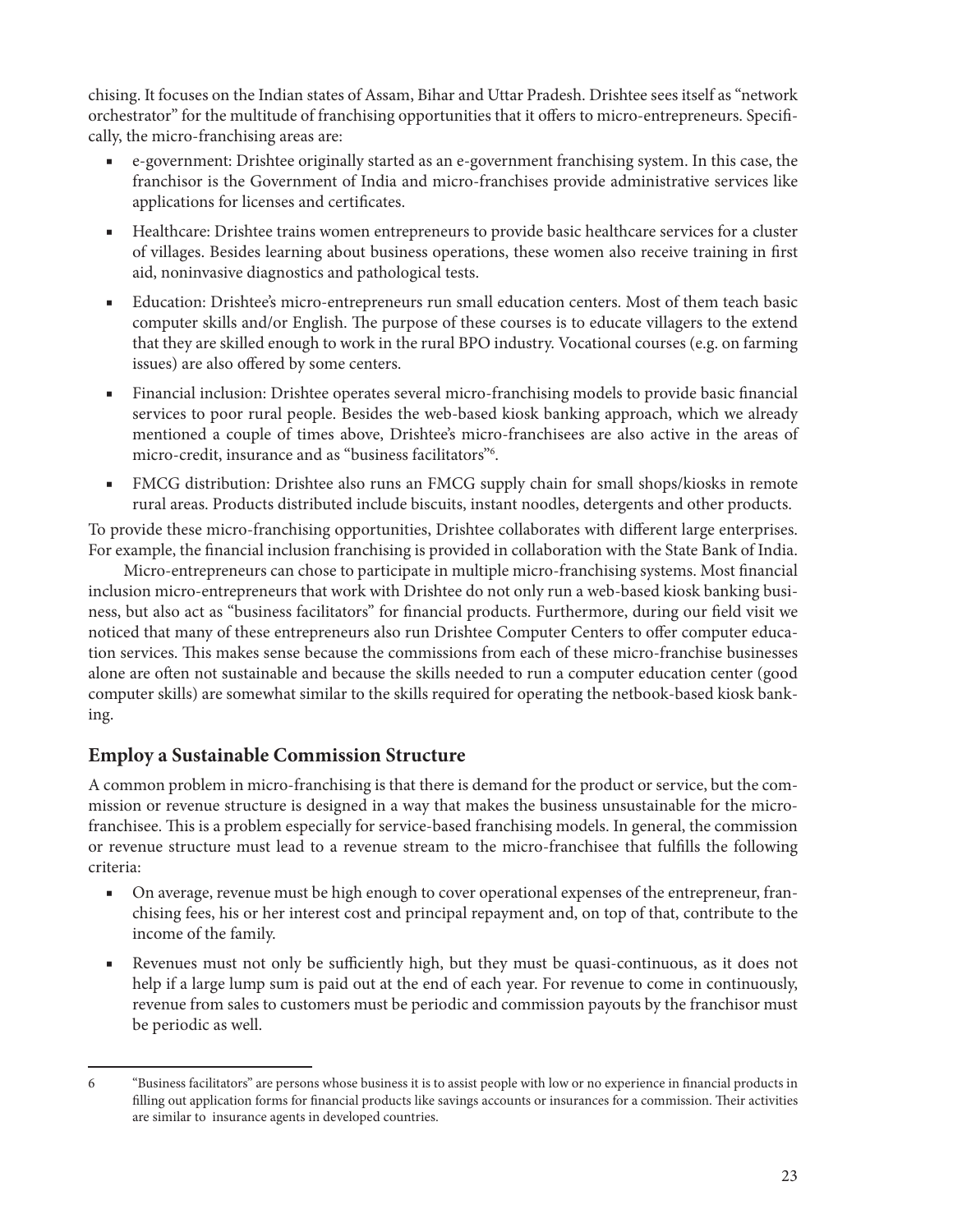

<span id="page-23-0"></span>Figure 5: Illustration of two typical design flaws in commission structures: Too much focus on commissions for customer acquisition (left) and too much focus on usage-based commissions (right).

■ Revenue or commissions must ramp up quickly enough to minimize the time it takes for the business to become profitable. If it takes a year to break-even, most franchisees will quit before that time as they cannot afford to live without income for that long.

While not all of these factors can be ensured by designing a good commission structure, some can. Of course, a business that is unprofitable because it operates in an area without sufficient demand for its products or services cannot be turned profitable by just changing the commission structure. However, the success of a micro-franchising business that is generally viable can be endangered by not carefully thinking about the consequences of how a commission structure is designed. Especially for service-based businesses, there is usually some room for decisions on which activities franchisees are rewarded for by a commissions and for which they are not.

Two common design problems in commission structures are illustrated in [Figure 5](#page-23-0). Typically, commissions in service-based franchising systems can be separated into commissions paid on the acquisition or retention of customers and in commissions paid for the use of services by customers. These two commission types need to be carefully balanced to avoid one type dominating the other. This not only may have negative effects on what franchises spend their time on (generating new customers versus increasing service usage), but also on whether a commission structure is sustainable for the franchise. The left hand side of [Figure 5](#page-23-0) shows the effect of a commission structure that pays well for the acquisition of customers, but disproportionally less for the usage of the service by customers. While this allows franchisees to quickly reach a sustainable commission level by making more and more customers sign up, usage-based commissions are too low to sustain the high commission level once saturation effects in the local market lead to a strong reduction of customer acquisition events after some time. The right hand side of [Figure](#page-23-0) [5](#page-23-0) shows the opposite but equally bad case. A focus on usage-based commissions with low customer acquisition commissions makes the time to break even extremely long. As a consequence, most franchises will stop operating before they ever hit the point where commissions from usage generate a sustainable revenue stream. The challenge is to find a commission structure between these two extremes that, on the one hand, provides sufficiently high customer acquisition commissions to support franchisees in their start-up phase, and that, on the other hand, pays sufficiently high usage-based commissions to sustain franchisees in the long run.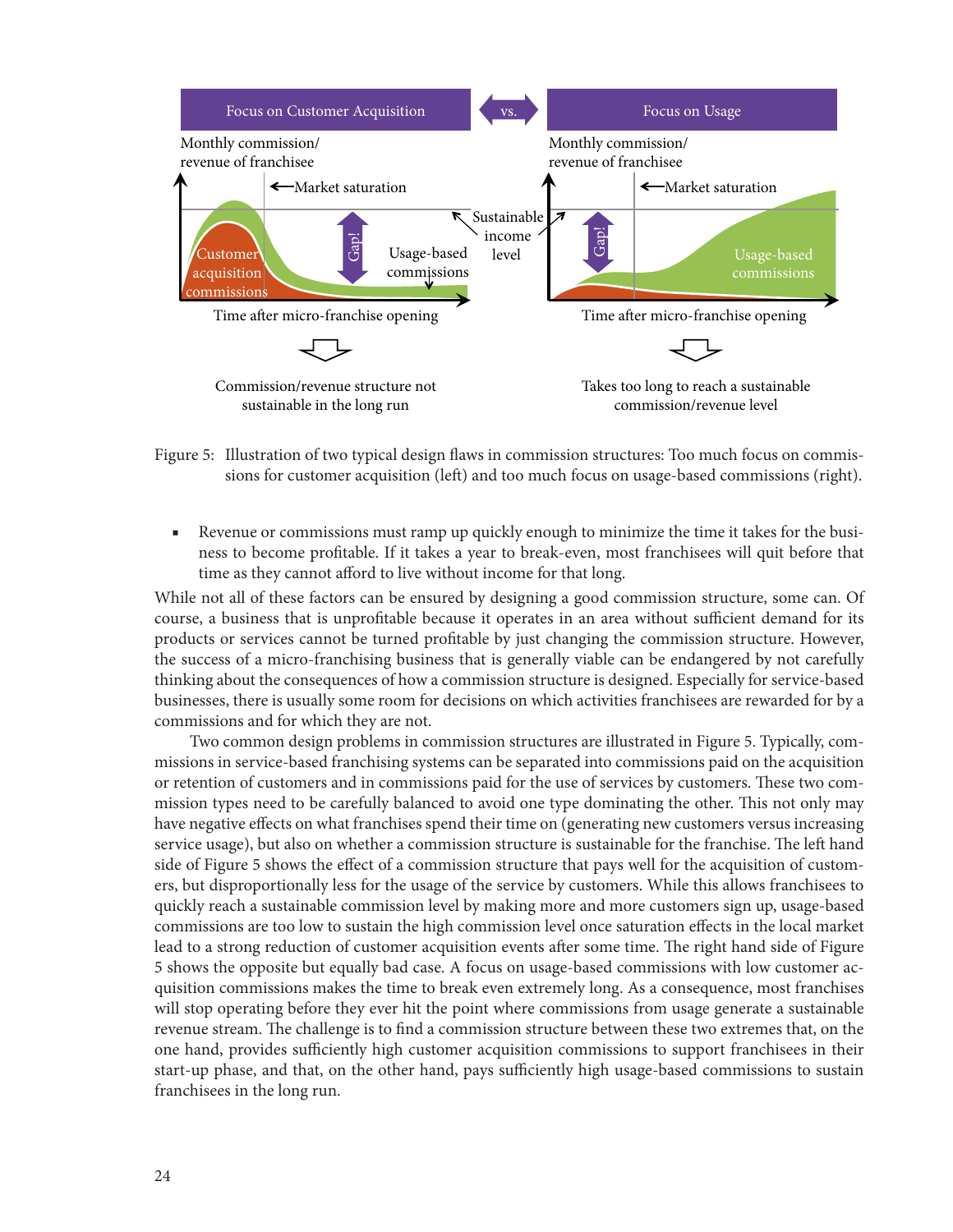We observed this challenge while working on Drishtee's kiosk banking financial inclusion microfranchising business. After the system had been running for about 8 months, an extensive analysis of the commission structure for kiosk owners revealed three major issues in the commission structure and the payout system:

- Strong focus on customer acquisition commissions: Calculating the monthly commission to franchisees versus the time since their establishment for an average franchisee revealed a graph that looked very much like the left hand graph in [Figure 5.](#page-23-0) While a sustainable income level was, on average, reached after 2-3 months of operation, this was mostly driven by customer acquisition commissions. However, projections of market penetration development, customers retention and service usage predicted a dramatic drop in commission levels after 6-12 months of operation. After that the commission structure will likely become unsustainable for micro-franchisees.
- Unsustainable payout frequency/long delays before commission payout: It turned out that commissions had not been paid out for six months due to communication issues with the State Bank of India, which (as the franchisor) provides the back-end for this micro-franchising system. This had lead to low motivation among franchisees and some were becoming increasingly worried about their commissions.
- Missing transparency about commission amounts: The web-based kiosk banking interface employed did not allow Drishtee or its franchisees to see or even exactly calculate the commissions earned so far. Therefore, invoicing the bank for commissions became a problem, just as the intransparency about their own commission amounts was among the franchisees.

While the latter two problems have obvious fixes, the commission issue is much harder to solve, as just shifting commissions from customer acquisition to usage would most likely generate a gap during the start-up of franchises. In this case, the issue can probably only be solved by, on the one hand, passing on more money to franchisees from the side of the franchisor (in the form of usage-based commissions), and, on the other hand, by encouraging franchisees to engage in additional franchising model to increase their revenue base beyond this particular business model.

### **Use and Protect Your Brand**

In traditional franchising in developed countries, sharing a common brand is one of the most important value propositions a franchising system can make to its franchisees. As brands can be seen as promises to deliver a certain quality, potential customers are likely to immediately grant new franchises the same trust that they extend to the brand as a whole. This reduces the start-up phase for franchises considerably.

While brands in developing countries are not as strong as in the U.S. or in Western Europe, they may still help in overcoming the problem of initial lack of trust in the franchisee. Especially in businesses where trust is essential (healthcare or financial inclusion, for instance), operating under the name of a trusted brand can make the difference. A well-known brand will also help attracting franchisees. Franchisors that have a brand should, therefore, try to leverage it when promoting their micro-franchising system.

VisionSpring gives former farmers and workers a basic training in optometry before they become micro-entrepreneurs diagnosing eye-sight problems and selling reading glasses. New micro-franchisees may face credibility problems in their communities — Why should potential customers that have known them for years as farmers or workers trust that they have become real optometrists almost over night? To help their franchisees overcome such reservations, VisionSpring adds marketing material to each "business in a bag": Brochures explaining the concept and the social intent of VisionSpring, certificates for the training courses that the franchisee has completed as well as posters and banners to present the Vision-Spring brand prominently [\[3\]](#page-31-3). This is how VisionSpring leverages its brand among rural communities and hopes for word-of-mouth marketing as a channel to further spread their brand.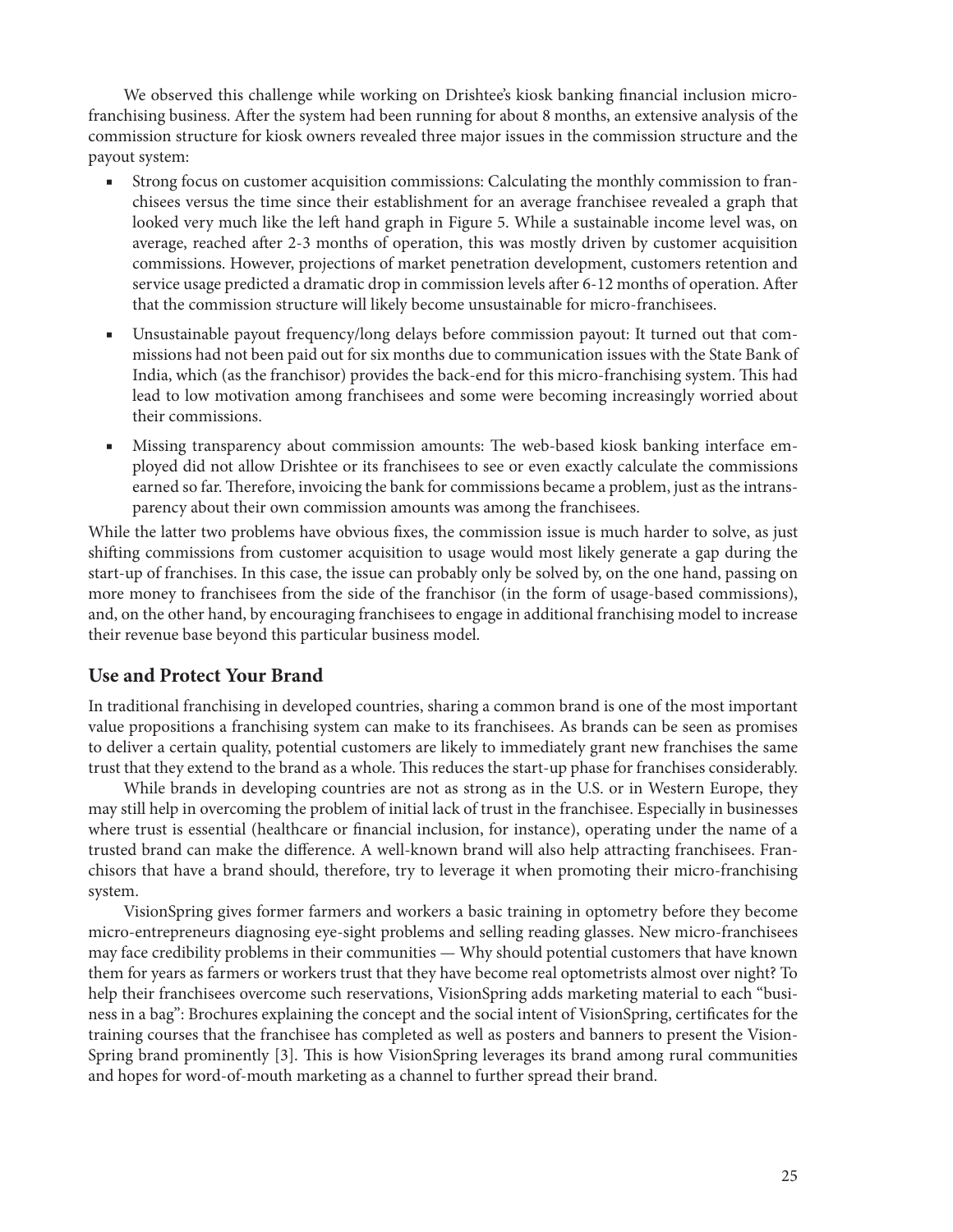Drishtee also relies on brands and incorporates the brand name of the original franchisor when possible. For example, in their kiosk banking micro-franchising system that they run with the State Bank of India (SBI) as a back-end infrastructure provider, they make sure that SBI's logo is featured prominently on banners that franchisees display outside their kiosks. Furthermore, the identification cards Drishtee hands out to customers have the SBI logo on the front. As SBI is one of the largest (and most well-known) banks in India and run by the government, it is known and trusted also in rural areas. While Drishtee now probably also enjoys some brand recognition in the areas they serve, SBI's brand is far better suited to gain trust and respect among communities.

Just as working under a well-respected brand can be leveraged to gain trust and encourage business, using a brand without monitoring proper use and consistent quality can have devastating effects for the brand of the franchisor in the long term. Since the franchisor rarely sees the "end product" at the customer-facing side that the franchisee delivers, low quality or unethical behavior by franchisees may go undetected for extended periods of time. This potentially permanently ruins the reputation of the franchisor among a group of potential future customers. Ideally, the franchisee introduces some remote quality control mechanisms. However, this is very difficult to implement and we have not come across best practices other than paying franchisees a regular visit and monitoring their transaction data if possible. In any case, franchisors must be aware that they put their brands at risk to a certain extend by engaging in micro-franchising activity in remote areas.

It should be noted that, while the brand is generally seen as an asset for micro-franchising systems, in remote areas it may be a liability as well. Research by G. KISTRUCK et al. [\[18\]](#page-31-16) suggests that strong brands may be seen as an indication for wealth. This in turn may create the expectation among franchisees that the franchisor has come to their rural community for purely charitable reasons, which entitles the franchisees to extract money from the franchisor.

#### **Work with a Local Partner or Gain Local Knowledge**

This misunderstanding about the role of the a franchisor is one of the reasons why it is essential for microfranchisors to either work closely with local partners or to gain local knowledge themselves by hiring local employees. The knowledge of local partners or employees are a critical success factor for several reasons:

- The intention with which the micro-franchisor enters the area needs to be explained to the local community by someone who knows the community and speaks their language. Local leaders and respected people need to understand and buy into the idea behind the micro-franchising system.
- Local rules and regulations may significantly influence the way that micro-franchising business can be done in that area. Regulation may differ significantly between countries and states, even between villages, and often prevents the exact replication of the same micro-franchising model in other regions.
- Local habits and traditions are also very important to understand, especially if the business model targets at underprivileged groups such as lower social classes or women as franchisees.

Drishtee has its headquarter in Noida close to New Delhi, where strategy and business concepts are developed. Implementation and operation, however, is always done on a local level. In those states that Drishtee is active, Drishtee operates a regional headquarter as well as multiple local offices. Most of operations is done on a local level with sometimes little influence or oversight from headquarter. Regional managers spend a considerable amount of their time traveling to remote areas to stay in touch with Drishtee's franchisees and their local communities.

### **Select the Right Entrepreneurs**

The question whom to recruit as an ideal micro-franchisee is very difficult to answer and not yet well understood [\[1\]](#page-31-1), [\[18\]](#page-31-16). From our discussions with micro-franchisors we understood that there does not seem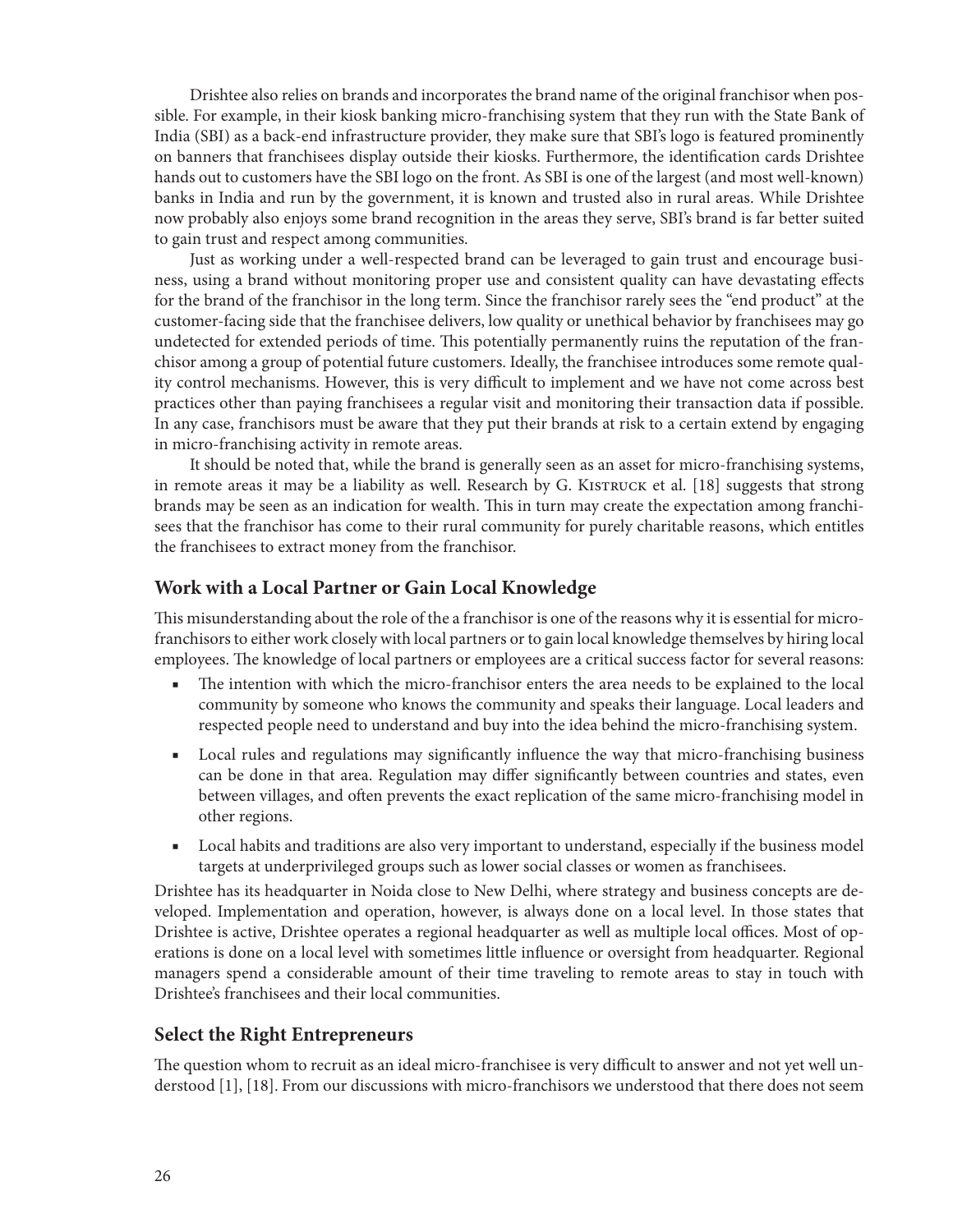to be an individual social group that consistently produces good micro-franchisees. However, there are some recommendations on what to look for when interviewing candidates.

Just as for any traditional start-up, good candidates must have a genuine passion for the business and the motivation to run it. This is a no-brainer. Furthermore, candidates must have at least some level of education that will allow them to understand and run the micro-franchising business. Drishtee has made the general observation that these two factors, passion/motivation and education, are usually found among people from a medium income level. On the one side, candidates from the very bottom of society very often lack even the most basic education and, while they may be most passionate as their motivation for upward movement in society as highest, their education level is often too low to train any management skills. On the other side of the income scale, people from high income families and village office holders are often too saturated to run a little business and may feel overqualified. The medium income group in rural areas, however, while already having some status within their society, is still eager to improve its social status. They become entrepreneurs neither because they have to due to lack of alternatives—as the lowest social groups would—nor because they see entrepreneurship as a playing field—as the higher income groups would. Research suggests that exactly that kind of "opportunity entrepreneurship" contributes positively and significantly to economic development [\[2\].](#page-31-2)

The fact that high income groups are not necessarily good entrepreneurs became evident, for instance, in 2000 when Drishtee was looking for franchisees for their new micro-franchising model: Computer education centers. At that time the necessary investment per computer was 70,000 Indian rupees (roughly US \$1,700) and so Drishtee's offering attracted mainly young men coming from wealthy families. As their social status was already relatively high, it turned out that their passion for running a computer education business was low. Instead, their real motivation was to play games on the computers they bought for their education center and to show off their business to gain the respect of others. As a consequence, they quickly lost interest in their business and Drishtee was neither able to create social value for communities they were aiming for, nor the profits they hoped to gain.

Another quality that micro-franchisors should keep in mind is that micro-franchisees often need to be able to create a market in their local communities. As micro-franchising often brings products or services to remote areas that previously were not available or affordable, there is often no market that franchisees can tap into. In order to be successful, franchisees need to go out and create demand. Franchisors will need to support that person (e.g. by providing free samples or assisting with promotional campaigns), but in the end it is the personality of the franchisee and the respect that he or she enjoys that decides whether they are able to create their market. In most cases this also implies that the person has to be a local in the respective sales area.

A strategy employed by South African mobile phone operator Vodacam to find potential microfranchisees was to approach highly connected and active people. Vodacom provides cell phone and fax services to the poor in South Africa in a micro-franchising system where kiosks are set up by Vodacom and then operated by a micro-franchisee. To find the active and highly connected people, Vodacom tracked down the owners of cell phones with unusually high call volume and asked them whether they were interested in running a kiosk [\[19\].](#page-31-17) Similar strategies could be employed with other products and services as well.

As a final anecdote: A couple of years ago, Drishtee tried to identify good entrepreneurs by subjecting candidates to a psychometric test developed by a specialized consultancy. However, that approach proved to be not helpful. Instead, the founder of Drishtee as well as some other successful entrepreneurs failed this test. After that, Drishtee returned to relying on personal interviews again.

#### **Be prepared to adapt constantly**

Few micro-franchising businesses will work perfectly from the start. Even if considerable time has been spend on the concept, the unpredictability and the constant change of the environment in developing countries makes it extremely unlikely that a micro-franchising systems works perfectly as envisioned right from the beginning. Therefore, the micro-franchisor must be prepared to constantly adapt the sys-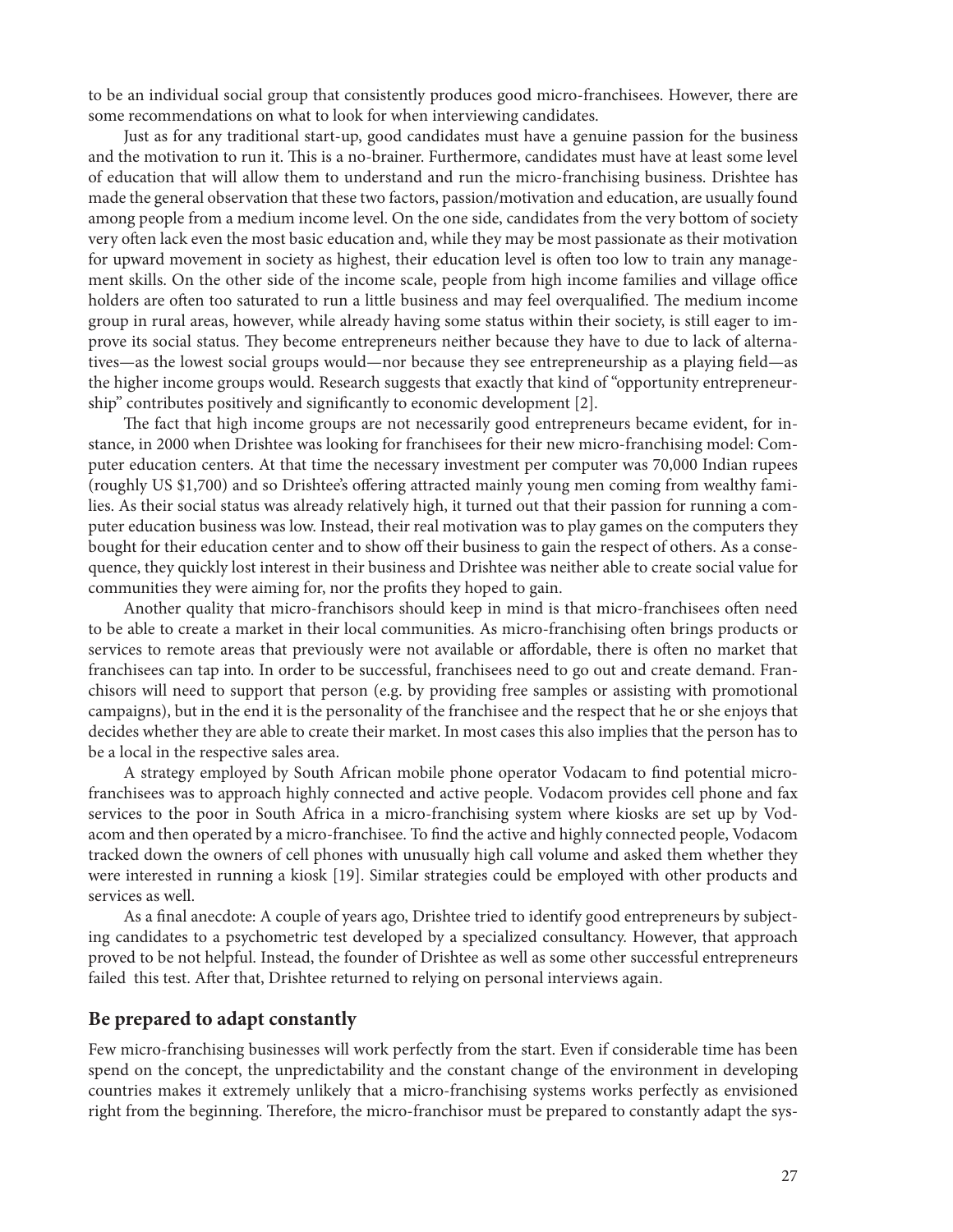

<span id="page-27-0"></span>Figure 6: Illustration of three approaches on how to deal with uncertainty about what business models and procedures work. Under a "Darwinian Selection" approach (left), multiple different models are started and discontinued if necessary. Employing the "Vicarious Experiments" method (middle) means to launch and discontinue new businesses (under different names) until a working one is found. Under the "Morphing" approach (right), one business model is launched but gets constantly adapted (keeping its name) until it is found to be effective and efficient. Micro-franchisees should be employ the "Morphing" approach. Illustration adapted from [\[17\].](#page-31-18)

tem and processes to match unforeseen new conditions. The franchisor must be prepared both mentally as well as from a resource point of view. It is critical to not dismiss the team after the micro-franchising concept has been developed, but to keep them permanently to have knowledgeable resources available once changes need to be made.

When changing a business model or the way it is operated, there are three approaches available, as illustrated in [Figure 6](#page-27-0). The first approach could be called "Darwinian Selection" (left chart in [Figure](#page-27-0) [6](#page-27-0)) and, applied to a micro-franchising environment, would be to launch and operate a whole range of different micro-franchising models at the same to find the one that works best. However, this is very difficult to achieve in micro-franchising. First, the unpredictability of the environment makes it very difficult to identify all potential options upfront, including the one that will eventually work best. Second, since micro-franchisors are often constraint both in terms of resources and in terms of available microfranchisees, launching multiple models at the same time for similar businesses is not a feasible approach in this environment. The second approach—"Vicarious Experiments" (middle chart in [Figure 6](#page-27-0))—is to launch one business model and observe. If it is not successful, it is discontinued and an improved business model is launched under a different name. This continues until a working business model is found. This approach is also not favorable for micro-franchising businesses due to the strong binding between the business and its franchisees. It would be very hard to explain franchisees repeatedly why they have to switch their name and business model. The last approach—"Morphing" (right chart in [Figure 6](#page-27-0))—is to silently adapt a business until it works. This is the approach that is best suited for a micro-franchising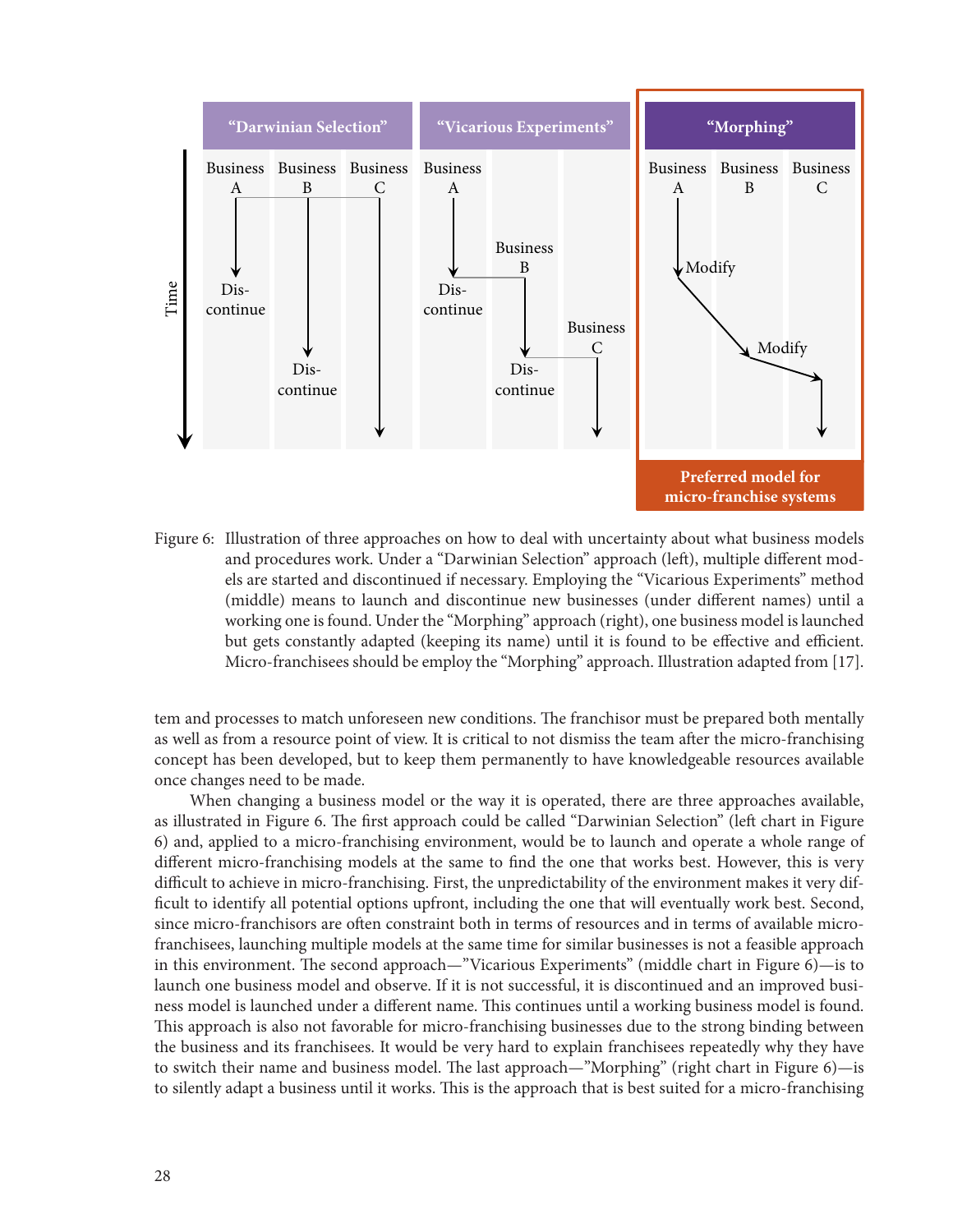environment, as it allows to easily keep existing franchisees on board while gradually optimizing the business and its operations.

When making changes to a micro-franchising business or its operations, trial-and-error is the best possible approach. Due to the lack of market research data on most rural areas in developing countries, it is often very hard to make decisions based on raw analysis. Intuition and experience need to be combined with the few available data points to select the most promising approach. In the end, however, usually only a trial run will determine whether the selected approach actually works.

## **Focus on Simplicity and Efficiency**

As mentioned earlier, the typically rudimentary level of education among franchisees and customers makes a simple and easily understandable business essential. Furthermore, complex processes are prone to errors, which are difficult to detect and correct in remote areas. When devising a business or when changes to the business or its operations are made, franchisors should hence ask themselves two questions for every change:

- Does this change make the business or its operations simpler? If not, can we modify the change to make it simpler while achieving the same effect?
- If we cannot make it extremely simple, how can we codify the new concept in the most easy-tounderstand way?

If changes cannot be made in a simple and easily explainable way, there must be a really good reason to implement them in spite of the complexity. Some business models are inherently complex (healthcare offerings, for instance). In such cases, clear documentation is essential and additional financial incentives for the franchisee to comply with the operational guidelines recommended [\[3\].](#page-31-3)

Similarly, when making changes, improving efficiency should be a second major concern. Microfranchisors often make the mistake of de-prioritizing efficiency in favor of quickly gaining scale. As a consequence, new franchisees are added at a very fast rate, while the original infrastructure, which was initially set up for a small number of franchisees, becomes less and less appropriate. This behavior is typical and understandable as scale is a profitability driver in micro-franchising. However, at some point the efficiency of the infrastructure has to be improved as well.

We observed this effect while analyzing Drishtee's kiosk banking financial inclusion business and their FMCG supply chain network. In both cases, priority had been given to extending the network of franchises over operational improvements. This is understandable for both businesses from the way the commission structure worked in the case of financial inclusion and in order to build up purchasing power against suppliers for the FMCG distribution network. However, at some point in time the processes and policies in place we no longer appropriate for the size of the franchise networks. Both businesses started to exhibit working capital issues and in both cases more or less simple changes to processes were recommended to address the problems (to be implemented over the course of the coming months).

## **Replace legal fine print with incentives**

Our final recommendation is to not rely too much on contracts between micro-franchisor and microfranchisees. Complex contracts and especially fine-print should be avoided. First, contract enforceability in developing countries is often very limited. For instance, India, home to many micro-franchising systems, in 2010 ranked #182 out of 183 countries in terms of contract enforceability (behind war-torn Angola) [\[20\].](#page-31-19) In India it takes about three times as long to enforce a contract and costs about twice as much as in an average OECD country. Second, franchisees may see fine print in legal documents as a sign of mistrust and/or do not understand them.

Therefore, only the most basic and important rules should be included in a contract. All other rules and responsibilities of the franchisee should only be documented. Instead of contracts, incentives should be used to encourage compliance. While monetary incentives often work best, other forms of incentives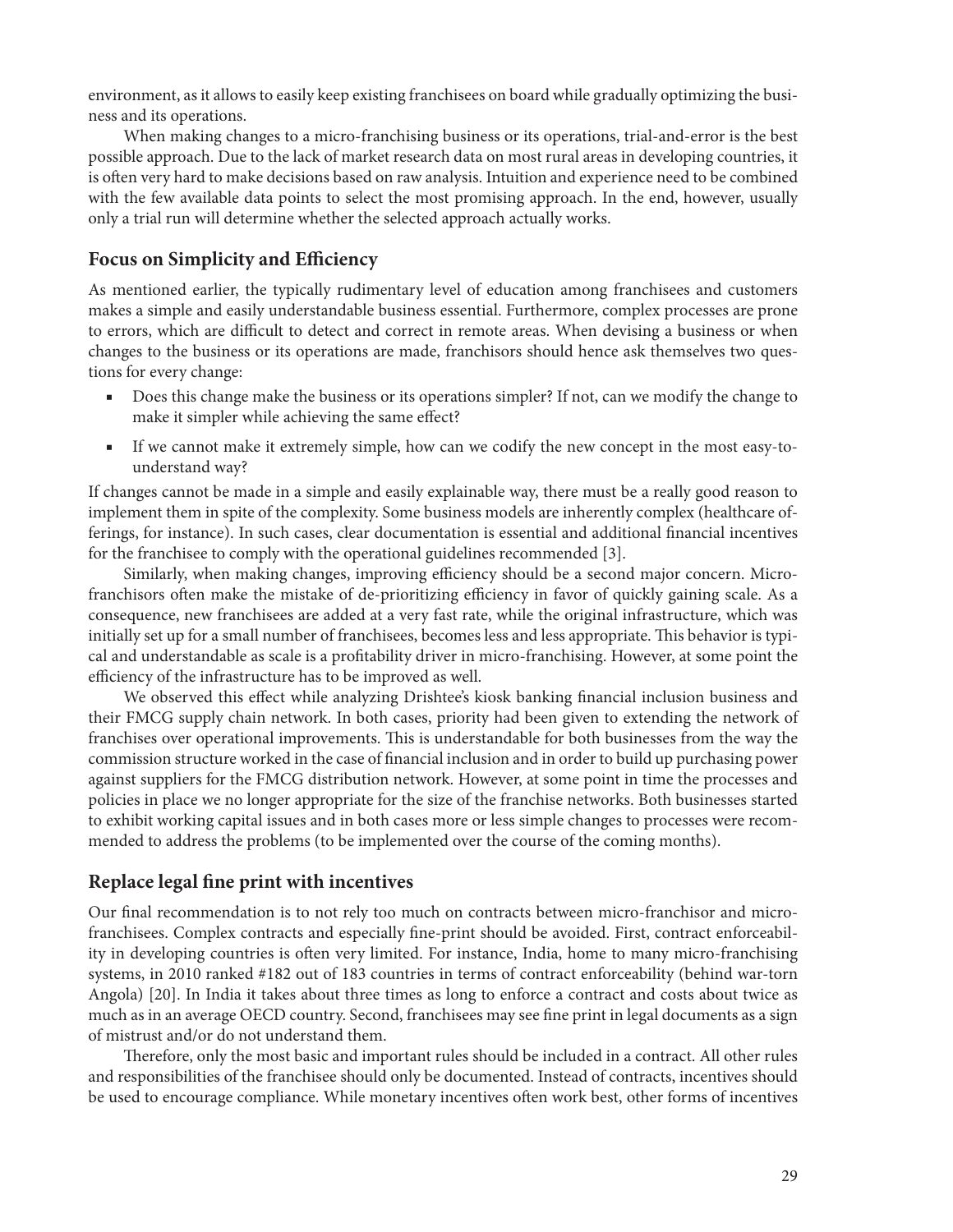can be used as well. For example, the most compliant franchisees can be highlighted in an internal (e.g. newsletter) or in an external publication (e.g. web site), which increases their prestige.

Aligning the interests of business partners to elicit a certain behavior is always preferable over legally enforcing that behavior via contracts. In micro-franchise environments, this is even more true than for regular businesses in developed countries.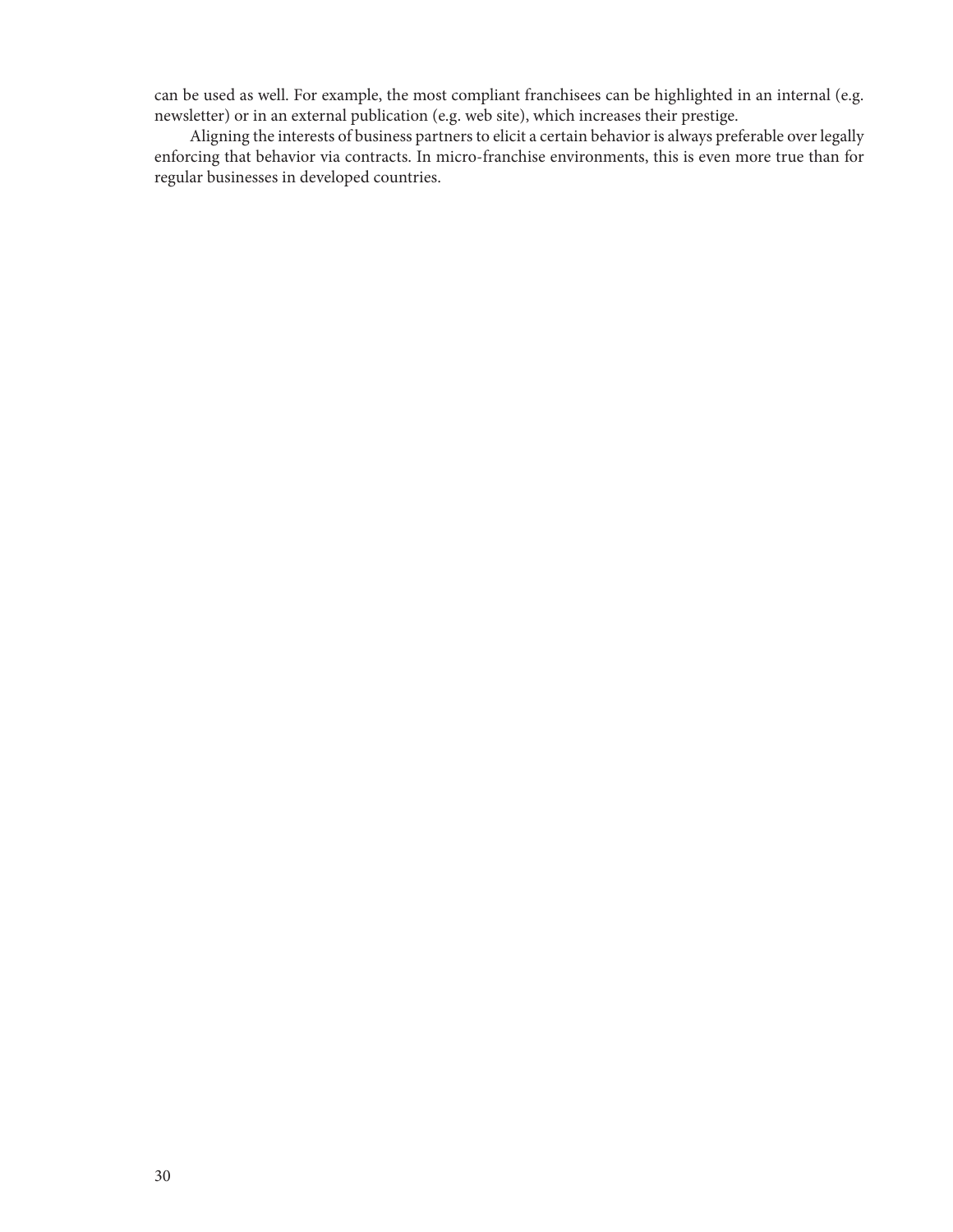# <span id="page-30-0"></span>**7 Conclusion**

Micro-franchising will most likely not become the silver bullet for poverty alleviation. Nevertheless, we are confident that it can play a significant role in creating businesses and, hence, employment at the baseof-the-pyramid. It provides micro-entrepreneurs with a proven business model and the chance to profit from the best practices of hundreds or thousands of other micro-entrepreneurs, as well as from the purchasing power and scale of the franchisor. Micro-franchising allows franchisees to focus their efforts on a small market, without the need to set up and operate expensive back-end infrastructure. Still this concept is able to bring new products and services to remote areas that would otherwise be not available at all or at least not affordable.

For enterprises this model provides the chance to penetrate potentially untapped markets that would otherwise not easily be accessible, while having some social cause for doing it. However, companies should be advised to select their micro-franchise businesses carefully as the model only works for simple business models and products in certain market environments. Also there is a considerable amount of work to be done after the micro-franchising infrastructure has been set up. A micro-franchising system is by no means a fire-and-forget rocket—it needs constant supervision and a high level of maintenance. But given the right resources and managed well, building up a micro-franchising network might pay off in the future: A great brand among the rural population with legions of loyal customers and knowing that one probably helped hundreds or thousands of families making their first step towards a better life by giving them the opportunity to become an entrepreneur.